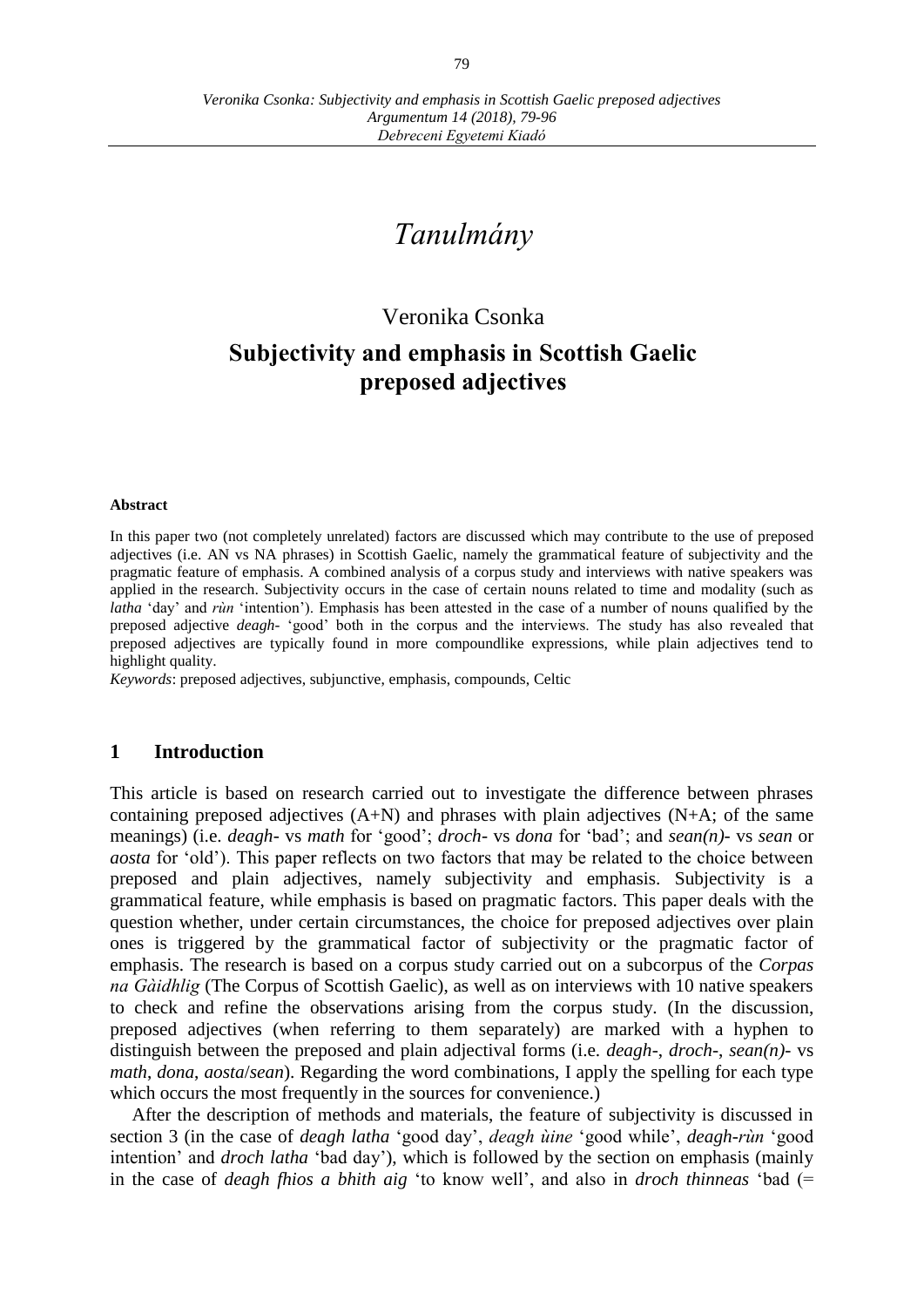serious) illness'). The discussion is extended to lexicalisation of phrases with preposed adjectives in section 4.1. Section 5 deals with the results that the interviews served with in relation to the two studied features.

# **2 Methods and materials**

# *2.1 Corpus study*

A subcorpus of 74 texts was created from the 205 texts contained in the *Corpas na Gàidhlig*, which is a part of the DASG project,<sup>1</sup> and which was established by Roibeard Ó Maolalaigh at the Department of Celtic and Gaelic, University of Glasgow, in 2008 (see Ó Maolalaigh 2013; 2016a on *Corpas na Gàidhlig* and DASG). In order to collect data from the corpus, the freeware concordance package AntConc (version 3.2.4 for Windows) was used (developed by Laurence Anthony, Waseda University, Japan). In the corpus study I wished to compare the use of the preposed and plain adjectives (A+N, N+A): *deagh-*/*math* for 'good', *droch-*/*dona*  for 'bad', *sean(n)-*/*aosta*/*sean* for 'old'. For that purpose I collected all phrases containing these words occurring in the subcorpus.

All of these sources were published in the  $20<sup>th</sup>$  century (or at the beginning of the  $21<sup>st</sup>$ century): the texts originate from 1859–2005 (the earliest material in one of the sources dates back to the early  $19<sup>th</sup>$  century). They represent various dialects, most from the Outer Hebrides (ever more from Lewis towards later sources: the last 8 between 1990 and 2005 are all from Lewis). The registers also embrace a vast range of styles: poetry (poems and songs), prose (novels, short stories), essays, narratives (storytelling); religious hymns, prayers and biblical texts; some descriptions for museums, drama, history, riddles; a couple of academic texts, political and law texts; a handbook for home nursing, a war diary, one instance of literal correspondence.

Subsequently, I carried out statistic analysis on the occurrences of adjectival phrases  $(A+N)$ or N+A). In the present paper I focus on the possible cause of distinction if both types of adjectives are to be encountered with a noun (considering the factors in hand).

# *2.2 Interviews*

 $\overline{a}$ 

In the interviews 10 informants were interviewed: 6 native speakers<sup>2</sup> from Lewis (1L, 3L, 5L, 6L, 11L, 12L), 1 from Harris (10H), and 3 from South Uist (2U, 4U, 7U). Concerning their age, 4 of them were between 25 and 60, and 6 were 60 or above. Their exact distribution among the age groups was as follows:

20-30: 1 (Lewis) 1L 30-40: 1 (South Uist) 4U 40-50: 1 (Lewis) 3L 50-60: 1 (Harris) 10H 60-70: 4 (1 from South Uist, 3 from Lewis) 2U; 6L, 11L, 12L 70-80: 2 (1 from South Uist, 1 from Lewis) 7U; 5L

Each interview lasted for 30–40 minutes, and the test included 3 exercises in order to explore the meaning and use of preposed and plain adjectives. The exercises were mainly translations,

<sup>1</sup> Digital Archive of Scottish Gaelic (Dàta airson Stòras na Gàidhlig)

<sup>2</sup> I consider someone a Gaelic native speaker if their first language was Gaelic.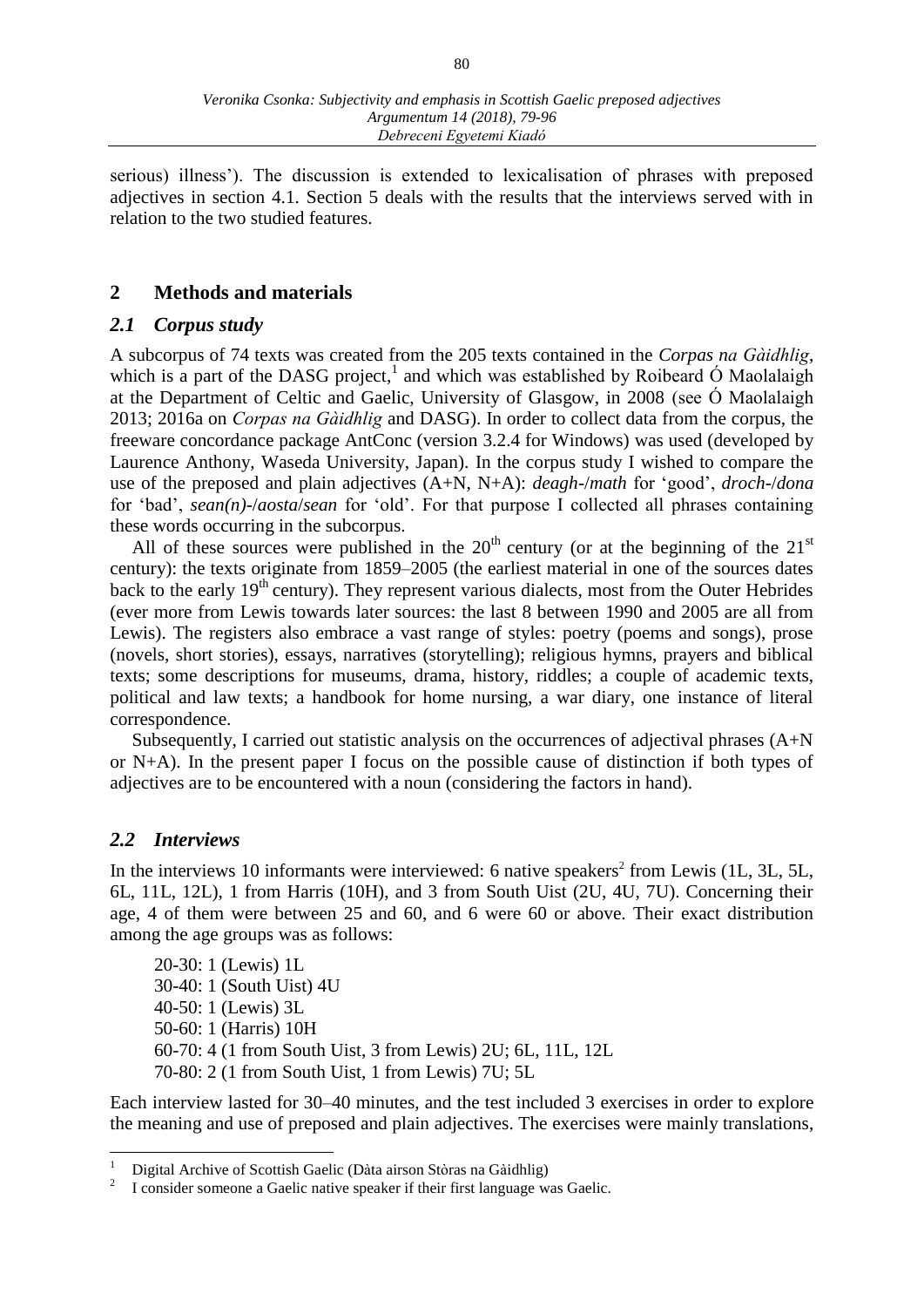and a picture description. The productivity of the different types of adjectives was examined by nonsense or loan words, and the conceptualising role of preposed adjectives was studied by unusual collocates, as well as by translating phrases with tangible nouns (e.g. vehicles and animals) and abstract concepts.

The disadvantages of explicit questions and translation lists are obvious: informants tend to use prestigious forms without realising it. Another problem could be that they start seeing a pattern or will not concentrate on the actual collocate, which could influence their word choice – either using the same kind of adjective spontaneously, or (probably less usually) changing it for variation. In neither case do we gain a reliable picture of actual everyday speech. To minimise this problem the translations were mixed up and a couple of irrelevant examples were applied in the questionnaire as an attempt to distract the attention from preposed adjectives.

Due to limitation of time and of the length of the test, some apects of the interviews did not work out in the planned way and only a small number of the questions could be addressed from those emerging from the corpus study. Therefore the chapter on native speakers' judgements is not so high in proportion to the amount of data analysed in the corpus study. On the other hand, this part of the research has clarified many of the questions which were addressed in the interviews, and in some cases even questions that I did not specifically raise. These include an insight to dialectal difference between Lewis and the southern islands, the emphatic nature of *deagh-*, the use of *deagh-* in conceptual nouns and that of *math* in tangible ones. The advantages and disadvantages of both methods used are presented in the table below:

|                   | advantages                                   | disadvantages                                                                                        |
|-------------------|----------------------------------------------|------------------------------------------------------------------------------------------------------|
| corpus study      | great amount of data<br>analysed             | results are speculative                                                                              |
| <i>interviews</i> | personal differences are<br>better reflected | limited number of participants;<br>informants are more self-<br>conscious, less natural <sup>3</sup> |

*Table 1.*

# **3 Subjectivity**

Time expressions (*ùine* 'time (interval)', *latha* 'day') and, presumably, abstract nouns which have a subjective meaning themselves (such as *rùn* 'intention') are sensitive to subjectivity – in other cases (e.g. *fios* – discussed later on) emphasis seems to make a stronger influence. (Note that *fios* 'knowledge' suggests more certainty in meaning than words such as *rùn* ʻintention' or *aobhar* ʻreason'.)

We deal with *subjectivity* if in concrete, factual tenses (i.e. present, past) *math* is normally used in adjectival phrases, whereas in an uncertain, subjective/subjunctive context (i.e. with future, conditional tenses; in quotation (after *thuirt* 'said', *innis* 'tell', *gealltainn* 'promising', etc); in contexts which imply the speaker's opinion or modality (uncertainty) (e.g. *creidsinn*

<sup>&</sup>lt;sup>2</sup><br>3 It has to be added that in this particular study the self-conscious aspect of the interviews might not lower the value of the results, as in the revitalisation of a language it may prove rather useful, especially in a semantic research: it may help to retain the colours of the language if the informant lays emphasis on any potential differences in meaning.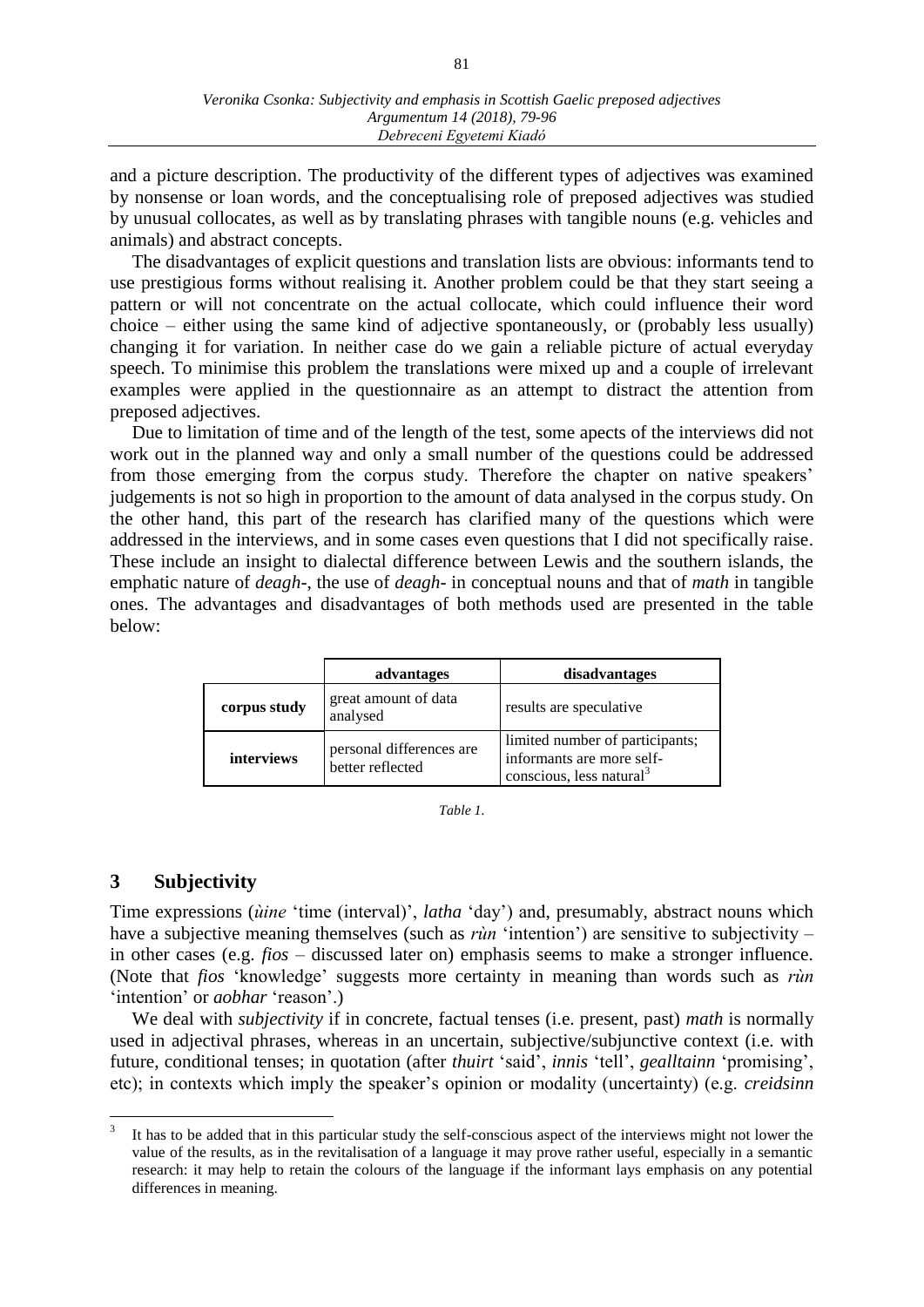'believing', *feumaidh (gun robh)* 'must (have been)', *'s dòcha* 'perhaps', *amharas* 'doubt, suspicion'); or conjunctions related to time or modality (such as *ma* 'if', *mus* 'before')), *deagh-* is the expected qualifier. I found evidence for this in the cases discussed below.

In the corpus study I encountered the following example with *rùn*: *Ged a tha rùn math air a bhith aig an S.E.D. do'n Ghàidhlig anns a' bhun-sgoil cha dean deagh-rùn leis fhèin a' chùis* 'Although the S.E.D. has good intentions (i.e. is favourably disposed) towards Gaelic in the primary school, good intention will not suffice on its own'*. Deagh-rùn* in the previous example (just like *deagh dhòchas* 'good hope' for instance) represents an abstract concept, while *rùn math* refers to a more concrete, more specific/definite aim. Also there is a clear difference in subjectivity here: the first part of the sentence is a present tense statement, whereas the second clause is in the future.

Words referring to time intervals are more common with *math*, which is the normal qualifier for them. *Latha math* occurs 10 times as a greeting; it is often encountered in the expressions *latha math a ghabhail/ri ghabhail* 'to have a good day/having a good day' and *latha math airson rudeigin* 'a good day for something'; it often refers to the weather or the quality of a day passed – often as a statement in a diary. We can also come across examples for starting a conversation: *Latha math ann an-diugh, Uilleam.*, literally 'Today's a good day, William.' which is halfway between a statement and the actual greeting. With regard to *deagh-*, it may function as an emphasising device: e.g. *Thàinig an latha, agus deagh latha cuideachd…* 'The day came, and it was a good day indeed…' However, the other example of *deagh latha* (although with hyphen) can be found in reported speech, i.e. under more subjunctive/subjective circumstances: *Thuirt mi […] gu robh deagh-latha air son feòir an diu ann…* 'I said that today was a good day for the grass'. Similarly, *oidhche mhath* occurs 36 times as a farewell, and it may also refer to the weather or stand as a neutral statement: *Bha oidhche mhath roimhe.* 'A good night was ahead of him.' It can also serve as a greeting, just like *latha math*: *'Tha oidhche mhath ann!', arsa guth. ''It's a good night!', a voice said.'* None of the 3 occurrences of *deagh oidhche* represents a farewell or a greeting. Here, again, we can find examples both of subjectivity (future): *Ni e deagh oidhche iasgaich a nochd.* 'It will make a good night for fishing tonight.', as well as of a kind of emphatic usage, reflected in the paragraph below:

#### **Example 1.**

*Tha am bar làn. Tha daoine air an stobhaigeadh anns a' chreathaill bhlàth. Chan eil càil eile ann. An deoch mar abhainn, an ceòl a' cur dhaoine air mhisg. Tha na fir a' feuchainn ri faighinn gàire bho na boireannaich. Còmhradh tiugh, fuaim fuaim. Daoine a' smocadh. Deagh oidhche.*

'The bar is full. People are basking in the warm grate. Nothing else matters. The drink flows like a river, the music makes people fuddled. The men are trying to catch a smile from the women. Thick conversation, noise, noise. People smoking. Excellent night.'

In this example we can see a description of a setting, absorbed in the pleasant atmosphere of the night, preparing and supporting the brief summary at the end: *Deagh oidhche.* 'It is evidently a good night.' (which is also a case of subjectivity in its semantic sense, as it entails the writer's perspective).

The case of *ùine* 'time' may be more convincing: although it often occurs with *math* even in subjective contexts (see Example 2a), 3 out of the 4 tokens for *deagh ùine* are connected to uncertainty (it is still to be clarified if habitual present can be described as subjective, especially in a Biology textbook) (Example 2d). Example 2 e–g show examples for the objective use of *ùine mhath*.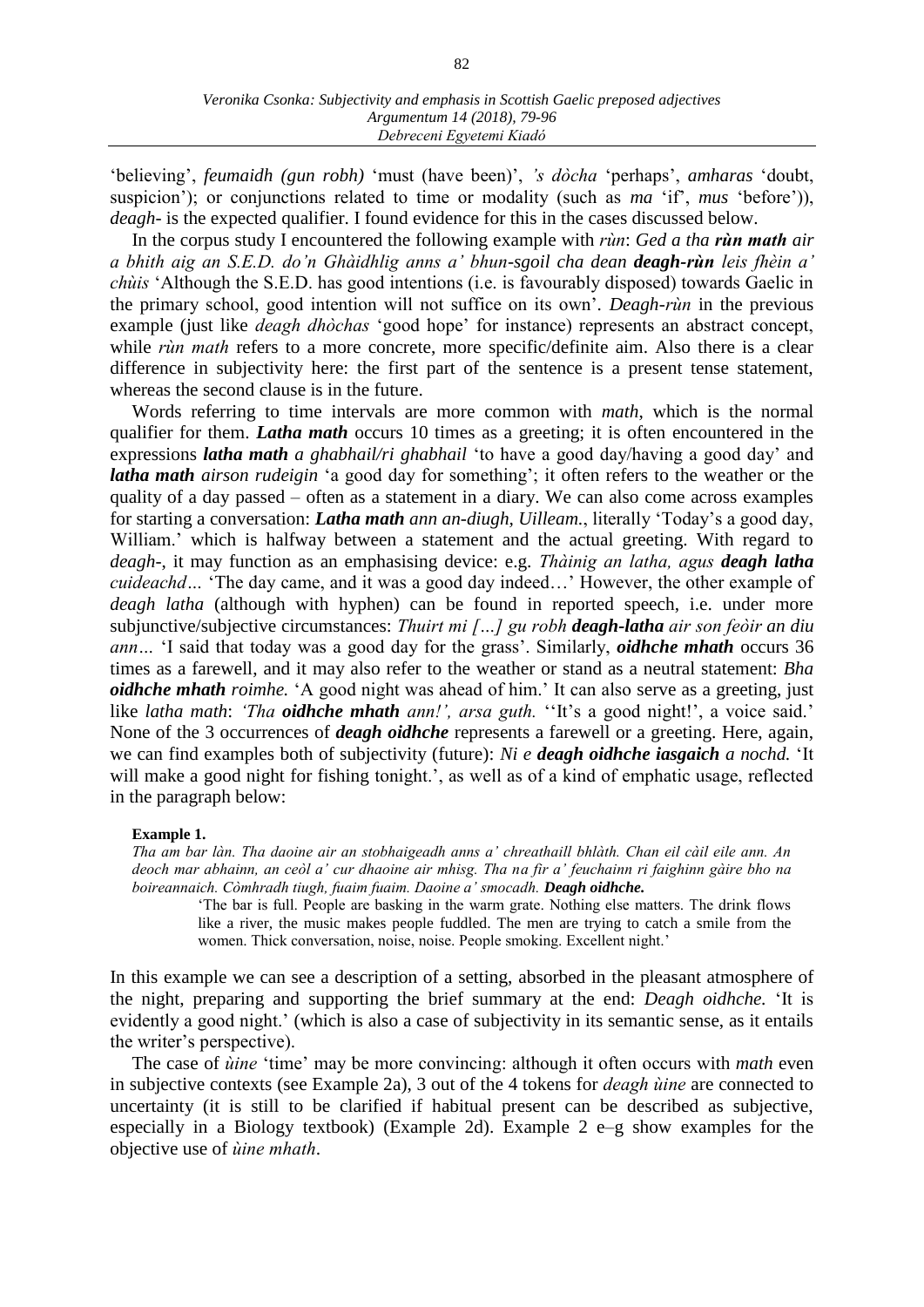# **Example 2.**

*a) … tha droch amharas agam gun toir i ùine mhath air leabaidh a bàis.* 

'… I have a terrible (bad) suspicion that it [i.e. Gaelic] will spend a long time on its deathbed.' *b) Thuirt iad ris gum biodh Hector fo ghlais airson deagh ùine, agus cha chuireadh duine dragh air Jock.* 

'They told him that Hector would be locked up for a long time, and no one would bother Jock. '

*c) A luchd nan ciabhagan geala,*

*'S an aois air ur glasadh cho liath, Toirt cunntais gun d' fhuair sibh air thalamh Deagh ùine gu gabhail ri Crìosd, …*

'O people of the white curls, whose hair has turned so grey with age, attesting that you had on earth plenty of time to accept Christ, …'

- *d) … bheir iad deagh ùine mus bi iad 'nan inbhich a' tha a' tarraing anail anns an àile* 'it takes them (lit. "it will take them") a long time to develop into an adult that inhales from the atmosphere'
- *e) Cha robh Dolan air a bhith 'g obair airson ùine mhath* 'Dolan hadn't been working for a good while'
- *f) … a chaith ùine mhath le companaich air Boraraigh, ri saothair an taighe.* 
	- '… who spent a good while with companions on Boraray, working on the house.'
- *g) Bha e ùine mhath an sin.*  'He was there for a good while.'

A similar distinction is to be drawn between *droch-* and *dona* ʻbad' (*latha* ʻday' occurs in the corpus three times with *droch-* and once with *dona*). Both *droch latha* and *latha dona* can refer to the weather (besides the more abstract meaning for *droch latha* (*làithean*), which can mean 'bad day(s) /in general/)'. Interestingly, *droch latha* and *latha dona* refer to the weather in one and the same source. This, again, brings us to a grammatical reason applied in the choice between *droch latha* and *latha dona*. Due to its sense of abstraction, *droch-* functions in a similar way to the subjunctive in other languages, whereas *latha dona* is more specific.

**Example 3.** *droch latha* ~ *latha dona* 'bad day' /referring to the weather/

*a)* … *cha do lig e riamh linn a dhol a mach droch-latha, feumamaid fuireach a staigh leis na h-eich;* … '…he never let us go out on a bad day, we had to stay inside with the horses; …'

*b) A h-uile droch-là a thigeadh, bhithinn-sa ag radha gu feum gu faigh sinn obair air choireigin a staigh an diu.*

'Every bad day that would come, *I* would say that we would surely find some indoors job today.' *c) Ach bha dùil agamsa gu robh a h-uile h-àite cho dona siod, ach an ath-àite dha'n deach mise, cha robh chridhe agam dhol a mach latha dona, mi fhìn no na h-eich.* 

'But I expected that all the places there were so bad, but in the next place where I went, I did not have the heart to go out on a bad day, myself or the horses.'

All three examples in Example 3 are drawn from the same source. Note that the first two examples do not only refer to a habitual action, but example b also conveys a less tangible, "ever when it should have happened" meaning (being in habitual past, which coincides with the conditional in form). This is not valid for the third example, which refers to days that actually happened. The plural in Example 4 (without a hyphen) refers to 'bad days' in a more abstract sense in that it does not refer to the weather.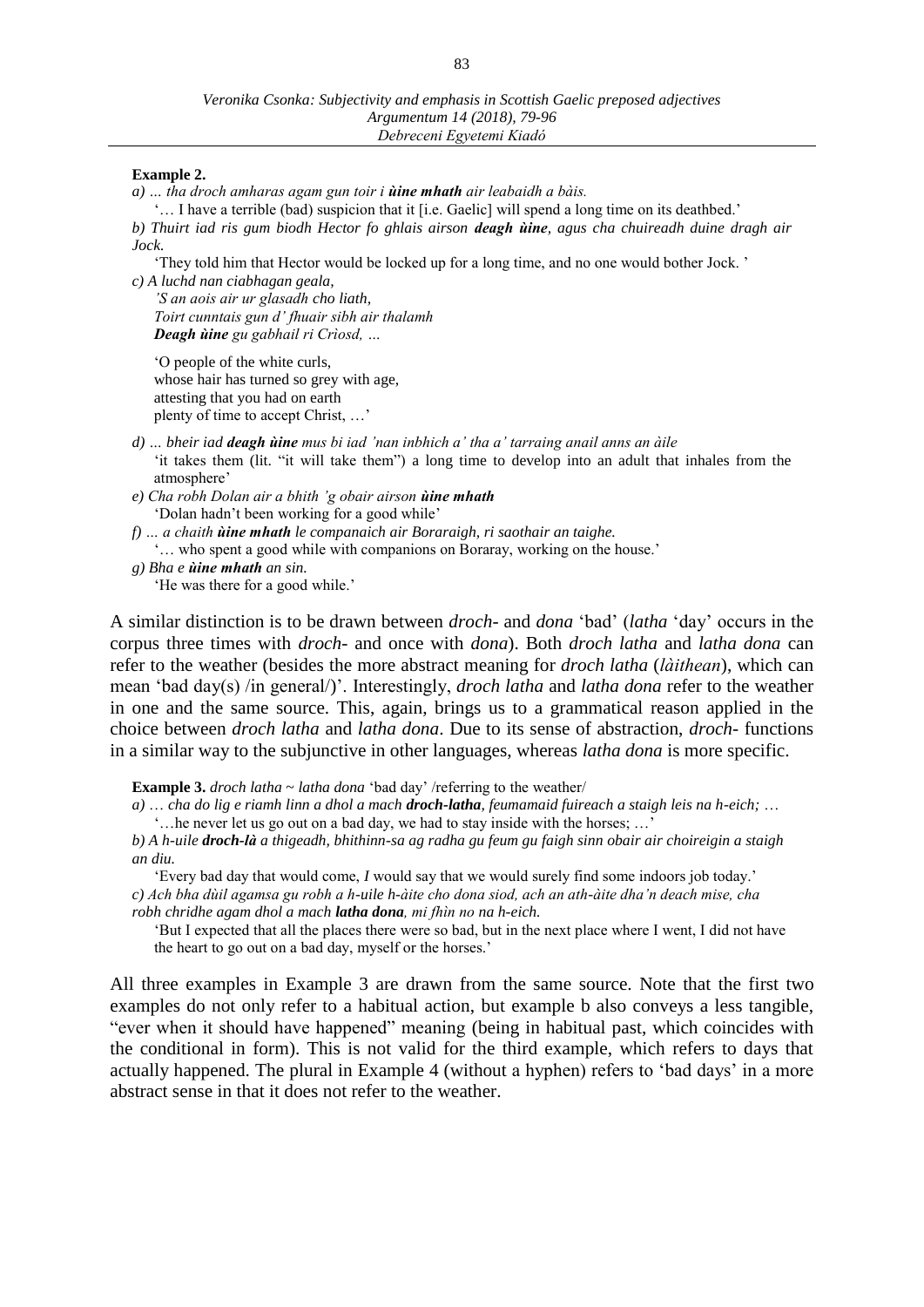**Example 4.** *droch làithean* 'bad days'

*Ach cha do thrèig mo mhisneachd mi, no mo dhòchas, ged a tha na droch làithean air a thighinn, is tanaisg, le teanga ealant', a' sainnsearachd rium bho gach còrnair*…

'But my courage hasn't left me, or my hope, (lit. "didn't leave me") although the bad days have arrived, and ghosts, with skilled tongue, are whispering to me from each corner…'

Although the origin of their usage is unclear, the next piece of discussion (related to *fios*) may shed light on a possible shift in gradience between *deagh-* and *math*, which can result in a parallel use – or, to the contrary, on a possible split of meanings if both combinations are used and known by the speaker/writer. (It is interesting to note that both words in question, *fios* and *cuimhne* can be typically found in the constructions *tha fios agam* 'I know', *tha cuimhn(e) agam* 'I remember', which can be intensified as *tha fios agam glè mhath* 'I know very well', *tha cuimhn(e) agam ro mhath* 'I remember too well', etc. This emphasised structure might reinforce the sentence structures *tha fios math agam* 'I know well', *tha cuimhne mhath agam*  'I remember well'.)

# **4 Emphasis**

Regarding *fios* 'knowledge', the corpus includes only 4 tokens for *fios math*; however, all of these are concrete. The trouble is that we encounter plenty of examples for *deagh fhios* under the same circumstances. This means that its use is more related to pragmatic factors, such as emphasis. In certain languages (e.g. Spanish, Hungarian, Hindi, Tagalog, etc) the word order of a sentence is not based only on syntactic categories (note the compulsory subject–verb order in English affirmative statements for example), but the speakers' intention also plays an important role in it. Such languages differentiate *topic* and *focus* (emphasised or highlighted (preposed) elements), which are placed at the beginning of the sentence, as opposed to the rest of the utterance (neutral elements), which is called the *comment* (topic–comment construction vs subject–predicate construction; cf the Oxford Concise Dictionary of Linguistics, 2007). It may be the case that such factors work on a lower level of the grammar in languages with different basic construction as well – for example in adjectival phrases. (Consider similar examples in Spanish: *Me gusta leer libros buenos.* 'I like reading good books.' (neutral) vs *Ponen una buena película en el cine?* ʻIs there a good film on at the cinema?') It is worth noting here that emphasis itself is a factor of subjectivity, which blurs the distinction between

grammatical and pragmatic factors as such, although it is not necessarily related to tense or aspect markers.

In a number of cases I have found that *deagh-* conveys an emphatic meaning over the phrase. The most obvious reason for this emphasis is contrast. Emphasis is a frequent colloquial device; however, it easily loses its strength after it has been in use for a while. (Linguistic changes are likely to occur in speech at first and spread gradually to other aspects of the language, constantly interacting with dialect and register.) This theoretical change in emphatic usage may be well illustrated by the different examples with *fios* (see Example 5).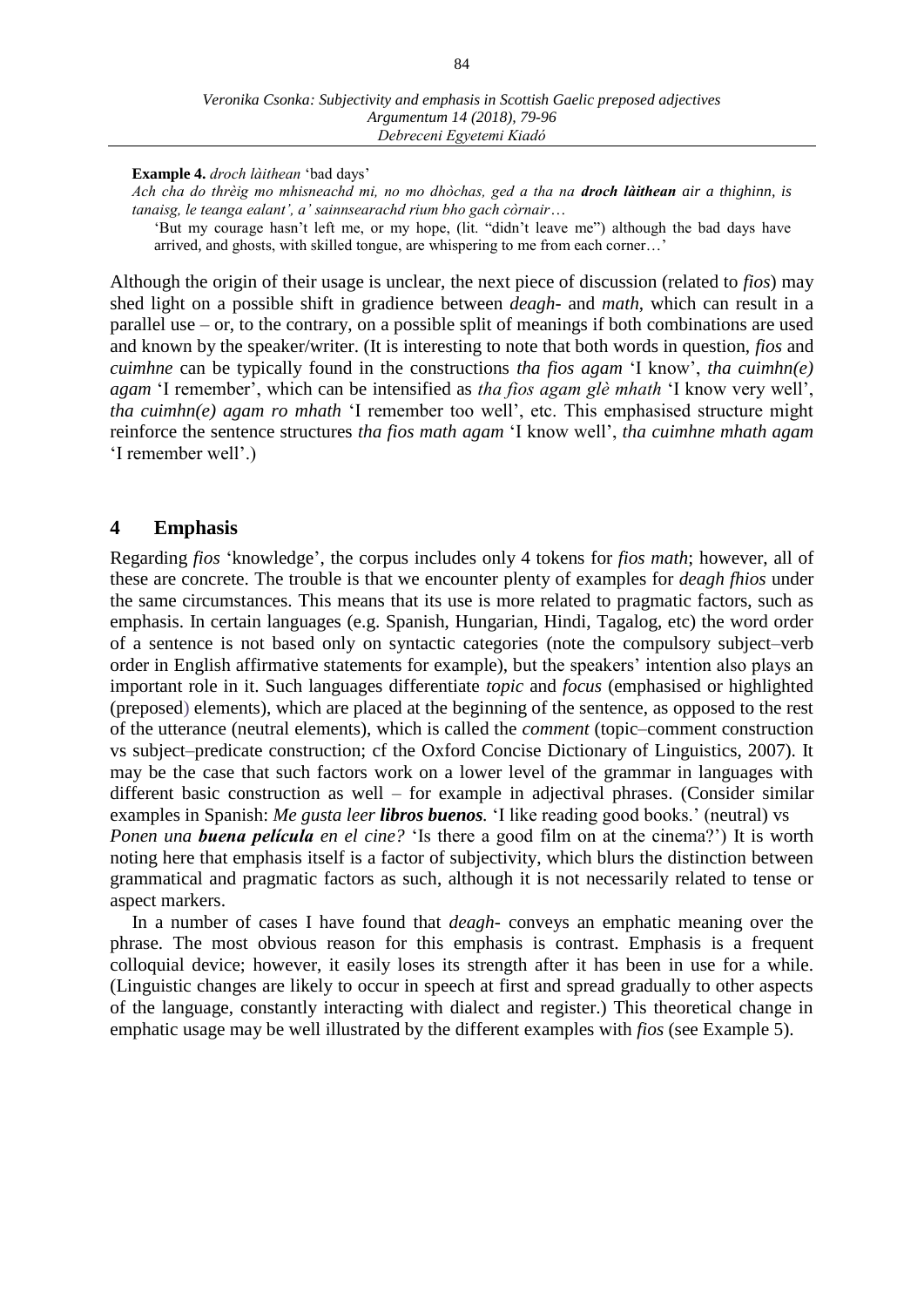# **Example 5.** (*fios*)

# a) focalised<sup>4</sup> (contrast):

*a. Cha robh fios aig an tè bhig gu de ciall nam faclan no idir carson nach fhaodadh i an labhairt tuilleadh, ach bha deagh fhios aig a màthair.* 

'The little girl didn't know what the words meant or at all why she wasn't allowed to utter them anymore, but her mother knew very well.'

*b. Chan eil fios agamsa air treas-cuid t' oibreach, ach bha deagh fhios agam gum biodh cabhaig 'sa ghnothach latha-eigin.*

'I do not know a third of your work, but I knew very well that haste would be needed some day.'

# **b**) topicalised<sup>5</sup> (back-reference):

*Bha deagh fhios aig Dòmhnall air a-sin…*

'Dòmhnall knew that well…' (i.e. that has been described in previous paragraph)

(It is difficult to find neutral examples of *deagh fhios*, as it appears to refer back to previous context in all texts in the corpus.) Since speakers always feel the subject of their conversation important, it tends to become focalised. As a result, not only may contrastive examples turn up after a while, but also topicalised ones, where *deagh-* refers to a subject already mentioned in the previous text (the two examples below are from the same source):

#### **Example 6.** (topicalisation)

*a) Gach sgioba a chuir na Gearmailtich nan aghaidh, bhuannaich iad… gus an do thòisich na Gearmailtich a' cur chluicheadairean proifiseanta… gan trèanadh. A' toirt biadh math, math dhaibh. Fhathast, bhuannaich na Ruiseanaich! B' e deagh rud a bh' ann dha na daoine bochda anns a' champ.* 

ʻThey defeated each team the Germans put against them… until the Germans began taking professional players… to train them. Giving good, good food to them. Still, the Russians won! It was a good thing for those poor men in the camp.'

*b) Cha robh e eòlach air na ceanglaichean anns an t-slabhraidh de dhaoine a bha os a chionn. Ann an dòigh, 's e rud math a bha sin, gun fhios nach deigheadh rudeigin ceàrr.*

'He wasn't aware of the links in the chain of people who were above him. In a way, that was a good thing in case something would go wrong.'

As regards *deagh fhios*, besides being contrastive, it often appears at the beginning of paragraphs or refers to what has already been stated, which is the definition of topicalisation (another linguistic factor that moves expressions to the beginning of sentences). Pragmatic factors include explanation, excuse, persuasion or conviction, and concern:

# **Example 7.** (Pragmatic factors)

### **a) explanation:**

*Bha Iain beag a' dol a choimhead air a sheanmhair, agus b' e so an earail a bha 'mhàthair (Bean Chalum Phost) a' toirt air nuair a bha e dol a mach an dorus. Bha deagh fhios aice gun robh Iain – mar an corr dhe 'sheòrsa – furasda thoirt a thaobh.* 

'Little Iain was going to see his grandmother, and this was the warning that his mother (Calum Post's wife) gave him when he was going out of the door. She knew well that Iain – like the rest of his kind – is easy to influence.'

### **b) persuasion:**

 $\overline{a}$ 

*Is ann aig Gàidheil na h-Alba a tha deagh fhios air so agus cha deanadh e ach feum, sinn a bhi a' cophàirteachadh bòidhchead ar dùthcha is cùineas ar nàduir ri ar co-chreutairean.*

<sup>4</sup> *focalisation:* giving prominence to an element or part of a sentence by intonational or other means – usually where there is contrast or emphasis, or a distinction of new vs given (see *Oxford Concise Dictionary of Linguistics* 1997/2007 on *focus*)

<sup>5</sup> *topicalisation*: giving prominence to an element of a sentence which is already given, i.e. known or recoverable from earlier information in a text/conversation (see *Oxford Concise Dictionary of Linguistics* 1997/2007 on *topic*)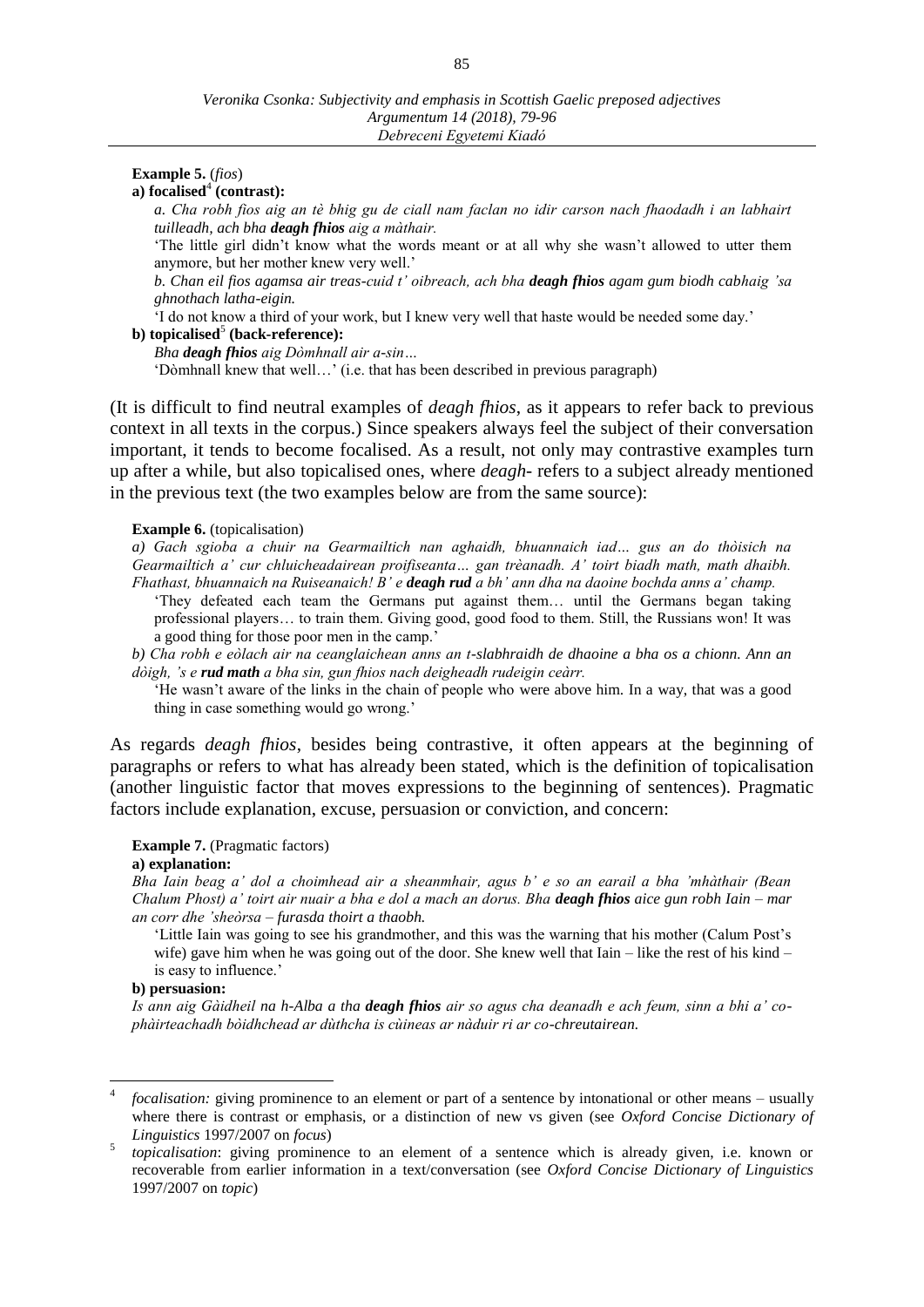'It is the Gaels of Scotland who know this perfectly well, and it would do only good if we participate in the beauty of our country and the tranquility of our countryside with our fellow-creatures.'

**c) concern** (likely to occur together with future or conditional!)**:**

*a. Bha deagh fhios agam gur e mi fhìn, am fear-faire, a' chiad duine a dh'fhiachadh iad ri marbhadh.*  'I knew very well that it was me, the watchman, whom they'd first try to kill.'

*b. Dh'innis mi dha dìreach an rud a bha e airson a chluinntinn, agus tha amharas agam gu robh deagh fhios aige gu robh mi air a' bhreug innse.* 

'I told him exactly what he wanted to hear, and I had a feeling that he knew very well I had told a lie.'

In essays, *deagh fhios* can often be encountered in dialogues, which may support the suggestion that its use is related to (pragmatic) focalisation/topicalisation, as speakers intend to emphasise their subjects (and/or their epistemic stance). In these sources, one of the examples containing *deagh fhios* shows both contrast and explanation (see Example 8), in others it occurs in the fixed expression *mar tha deagh fhios agaibh* 'as you know very well', which attempts to influence the reader, making the suggestion that everybody knows (or should know) about the fact that follows (persuasion).

### **Example 8.**

*O àm gu àm bhiodh an smuain a' dol troimh chlagan gu'm bu toil leam tigh a thogail dhuinn fhèin a rèir ar miann. Na òige bha m' athair air tigh a thogail dha fhèin air an eilean, ach bha deagh fhios agam gun robh eadar dhealachadh mor ann am baile seach eilean agus cha do chuir mi moran seadh anns na smuaintean a bhiodh a tighinn orm.* 

'From time to time the thought would come to my mind that I'd like to build a house for us according to our desire. When he was young, my father built a house for himself on the island, but I knew very well that a town was much different from an island and I didn't give much import to the thoughts which would come to me.'

The occurrences of *deagh fhios* among the data which are certainly the most distant from everyday speech can be encountered in a Biology textbook. As such, this is a very good source of pragmatic emphasis. We may expect *fios math* in a text which is so far from being passionate and emotional; interestingly enough, though, both examples in this text include *deagh fhios*. At first it occurs in the preface, then in the actual lessons (Example 9):

# **Example 9.**

*Tha deagh fhios againn gu bheil duine nas trice a' laighe fo diabetes ma tha móran de ghualuisgean 'na bhiadh.*

'We know very well that people more frequently suffer from diabetes if their food contains more carbohydrates.'

Here (just as in Example 7b and Example 8 above) *deagh fhios* serves as a coercive, persuading device: referring to a known, proven fact.

*Fios math*, on the other hand, can be found in neutral sentences that only describe or give account of something that is known well (Example 10 a, b). In some cases it can occur in explanations (example c) as well (perhaps in which the need for pragmatic reasons (such as persuasion or conviction etc) is not so strong).

### **Example 10.**

*a) Bha fios math aige gun robh an gnìomh a rinn e air a chur air leth a nise bho chàch.* 

'He knew well that the deed he had done had left him apart now from everyone.'

*b) 'Dé man a tha balach beag a' ghlinne an diugh? Eil do sheanair air a chasan?' 'S bhithinn-s' a' feitheamh, fios mhath* [sic] *aige carson…* 

''How's the wee boy of the glen today? Is your grandfather up?' And I would be waiting, (and) he knowing fine why…'

*c) Fhreagair Tormod sa Ghàidhlig, oir bha fios math aige gu robh làn a chinn dhith aig an fhear…*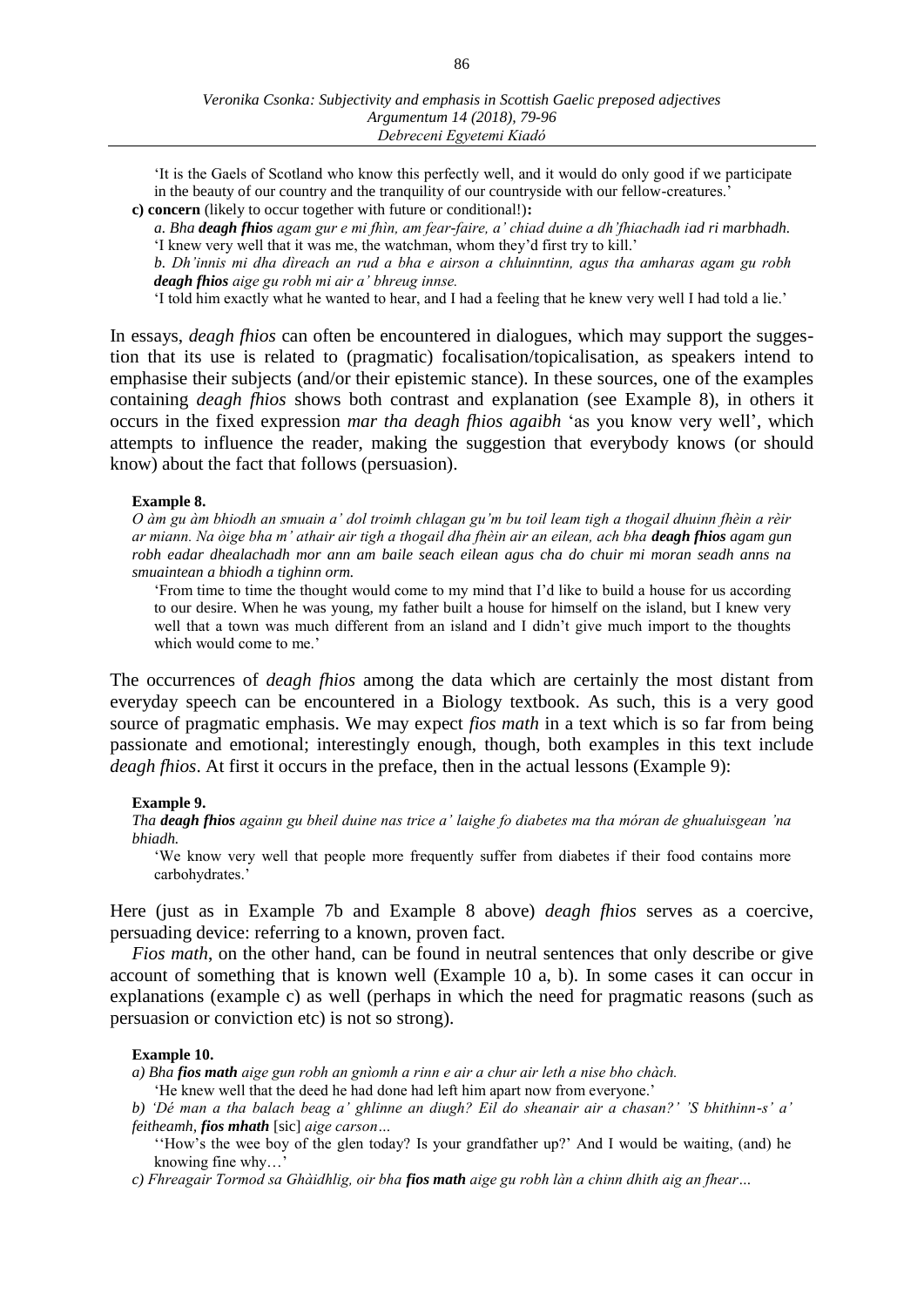'Norman answered in Gaelic as he knew well that there was plenty of it in the head of the man (i.e. he spoke Gaelic very well)…'

The observation that does not support my suggestion about the spread of *deagh fhios*, is that the few tokens for *fios math* are from Lewis and from the 1970s onward, whereas there are plenty of examples for *deagh fhios* from earlier sources (and various dialects of course). This suggests that *deagh fhios* was the original connotation (which is not surprising, *fios* being a mental concept), and *fios math* has appeared in the Lewis dialect, probably spreading among younger speakers (perhaps influenced by the expressions/phrases *fios glè/deamhnaidh m(h)ath* 'very/damned good knowledge' – see below). For the speakers who use both connotations, there may be a distinction between the meanings of the two. In the corpus *The Klondykers* is one of the most modern sources from Lewis and its vocabulary has proved to be rather colourful with respect to the use of *deagh-* and *math*. (Unfortunately, however, in the case of *fios* it only contains one token for *deagh fhios*, and none for *fios math*.) The picture is rather complicated, as other factors such as dialect, register, style, individual preference may just as well be influential as semantic-pragmatic reasons.

Examples with *glè mhath* (contrast, disapproval, anger – note repetition in Example 11 b and d) and *deamhnaidh math* (conviction, contrast – responds to a negative statement, confirming the opposite; in Example 12c the speaker is upset again) are very similar to the usage with *deagh*-, which may serve as evidence for its emphatic, intensifying sense<sup>6</sup>. The reason for choice between these and *deagh fhios* again is obscure, although the structure intensifier + *math* appears to be preferably used in situations (particularly in dialogues) where the speaker is angry or upset, not understanding their interlocutor's reasons.

**Example 11.** (*glè mhath*)

#### **a) contrast:**

*Ged a bha fhios glé mhath aca càit' an do dh'fhàg iad na lìn, bha e duilich a dhéanamh a-mach dé a' bhuaidh a bhiodh aig sruth agus gaoith orra.*

'Although they knew very well where they left the nets, it was difficult to make out what effect the stream and the wind would have on them.'

#### **b) disapproval:**

*…'s e tha mì-mhodhail, na mo bheachd-s', ach duine tha cumail air a' bruidhinn ann an cainnt ri duin' eile fad na h-ùine nuair tha fios aige, fios glé mhath, nach eil an duin' eile ga thuigsinn.* 

... the rude one, in my opinion, is someone who keeps on talking to someone else in a language all the time when he knows, knows very well, that the other does not understand him.'

# **c) anger:**

*Thug, mun do chuir e teine ris a h-uile tigh 's a' bhaile. Ach chaidh e ro fhada 'nuair a chuir e teine ri tigh mo mhàthar is fhios glé mhath aige gu robh i fhathasd gun éirigh. Dh'fhaodadh e a bhith air a losgadh gu bas.* 

'Yes, before he set fire to all the houses in the village. But he went too far when he set my mother's house on fire knowing very well that she hadn't yet got up. He could have burnt her to death.'

#### **d) conviction:**

 $\overline{a}$ 

*"Uill… ach dé tha sinn a' déanamh…?"*

*"A' cur cheistean air. Fios glé mhath agad dé tha sibh a' déanamh. 'Na chruthaich Dia barrachd air aon dhuine?' … ''Eil e ceadaichte a dhol dhan an eaglais Latha na Sàbaid air baidhsagal?' …Fios glé mhath agad dé tha sibh a' déanamh."*

' "Well… but what are we doing…?"

 "Asking him questions. You know very well what you are doing. 'Did God create more than one man?' … 'Is it allowed to go to church on Sunday on a bicycle?' … You know very well what you are doing."

<sup>6</sup> All adverbs stand with *math* in the corpus – the only one which may modify *deagh-* is *fìor* ʻreally'.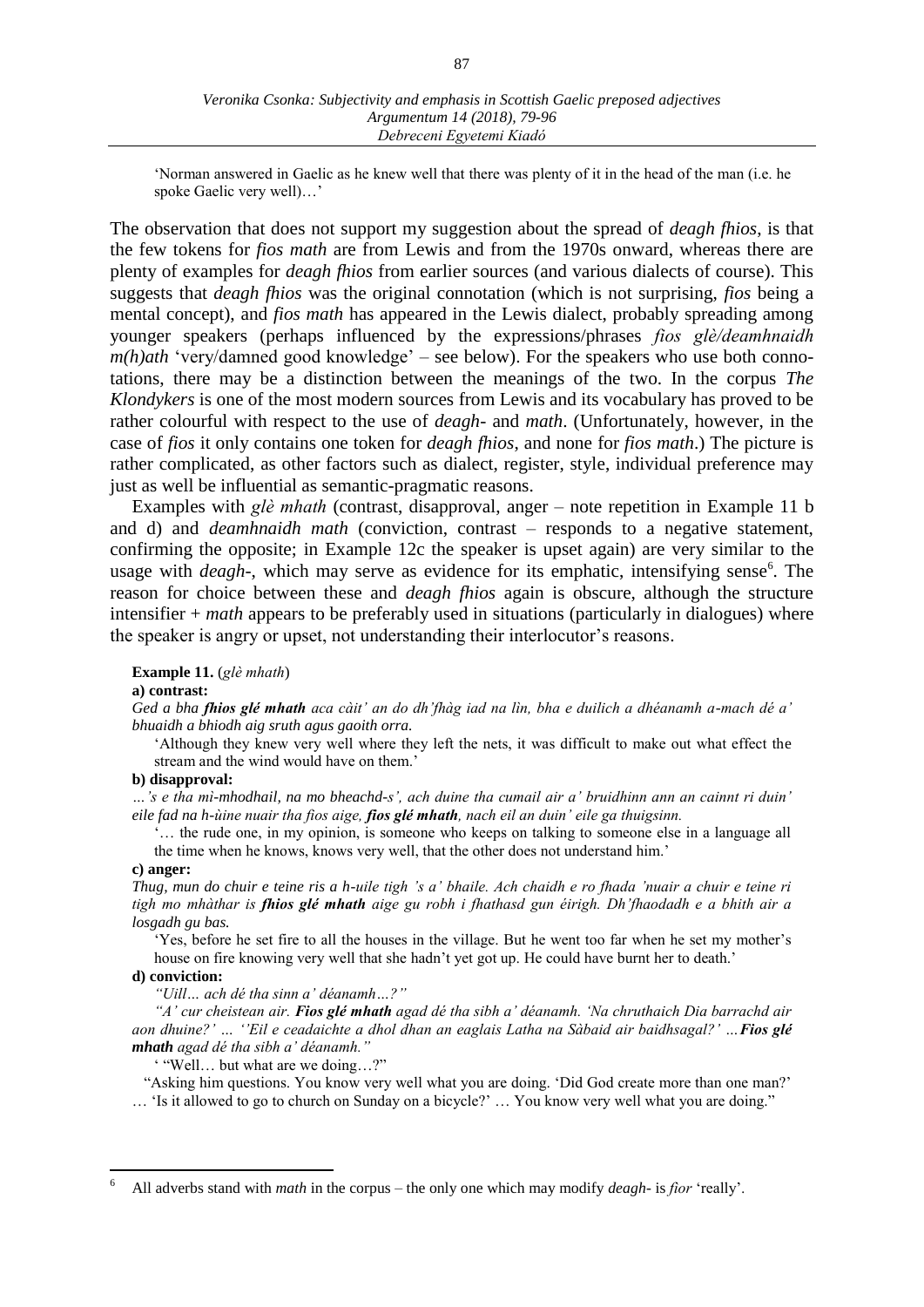### **Example 12.** (*deamhnaidh math*)

#### **a) conviction:**

*Bha m' athair le chridhe, mo mhàthair agus mo sheanair – 's ma 's math mo chuimhne, bha agus mo sheanmhair Lèineabroc. Agus tha mise le mo chridhe – fios deamhnaidh math agam gu bheil rudeigin fada ceàrr air…* 

'My father had a heart condition, my mother and my grandfather – and if I remember rightly, my grandmother Lèineabroc likewise. And I have a heart condition – I know damned well that something is seriously wrong with it.'

#### **b) contrast:**

- *- Cha robh fhios agams' air càil mu dheidhinn.*
- *- Tha fios deamhnaidh math agad.*
- '- I didn't know anything about it.
- You know damned well.'

**c) frustration:**

- *- Déan an rud a thogras tu. Chan fhaigh thu an seo i. Tha coltas… dé tha ceàrr?*
- *- Tha fios deamhnaidh math agad dé tha ceàrr. Tha i air fàgail.*
- '- Do as you wish. You won't find her here. It looks… what's wrong?
- You know damned well what's wrong. She's left.'

Another interesting observation is that *deagh fhios* is always preceded in the corpus by the substantive verb (*tha/bha/…*), which is not the case in all tokens with *math*: see Examples 10b, 11c, 12a, which might indicate the preferred use of *fios glè/deamhnaidh math* in colloquial language.

There is only a small number of expressions in which a noun is qualified by *glè mhath* in the corpus (*bha feadhainn glé mhath 'nam measg* ʻthere were some very good (lit. "very good items") among them', *Bha fearann glé mhath ann* ʻThere was a very good land there'. In another token it qualifies a verbal noun, i.e. an action: *Rinn iad iasgach glè mhath a'chiad oidhch'* ʻThey did very good fishing on the first night'. There is another structure similar to *fios* (and *cuimhne*) *glè mhath* ʻvery good knowledge (/memory)', i.e. ʻknow/remember very well' in the corpus, although the correspondent form of *do* ʻto' separates the noun and the adjective in both of its tokens, and *glè mhath* clearly functions as an adverb in the second example: *b' aithne dha glé mhath a chompanach* ʻHe knew his companion very well' (lit. "there was very good knowledge to him"), *'S aithnte dhomhsa Taigh Rìnidh glé mhath* ʻI myself know Taigh Rìnidh very well' (lit. "Taigh Rìnidh is very well known to *me*").

Similar to the example with *deagh fhios* above (i.e. persuasion in Example 9), other types of emphasis may emerge for pragmatic reasons: when the speaker/writer intends to show their **respect or affection** towards the other (*B' e sin an naidheachd dhuilich air deagh ghille – balach cho tapaidh, snog 's a dh'fhàg am baile seo riamh.* 'That was sad news about a good fellow – a boy as clever, nice as any other who ever left this town.' – showing respect for the deceased). Further examples for 'pragmatic emphasis': **reason** (as in Example 13: *…mar sin deagh dhuine a bhiodh ann air an sgioba bheag aca* '…and like that he would be a good man in their small crew' (note that the default collocation for *duine* is with *math*, i.e. that occurs in most constructions, due to its (concrete) reference to a person)); **conviction+contrast** (responding to a different opinion in the dialogue): *A bhana-charaid, faodaidh e bhith gu bheil e na's fheàrr na chollas; ach cha'n'eil aodann deadh dhuin' air*… 'My (female) friend, he might be better than he looks; but he does not have a good man's countenance.' (Compare with *gnùis duine mhath* in the answer to a riddle, thus completely neutral; and note also that *fìor dhuine math* in *Tha mi-fhein de'n bheachd gur h-e fior dhuine math a th' ann a Mac Neill* 'I myself am of the opinion that Mac Neill is a really good man' only emphasises that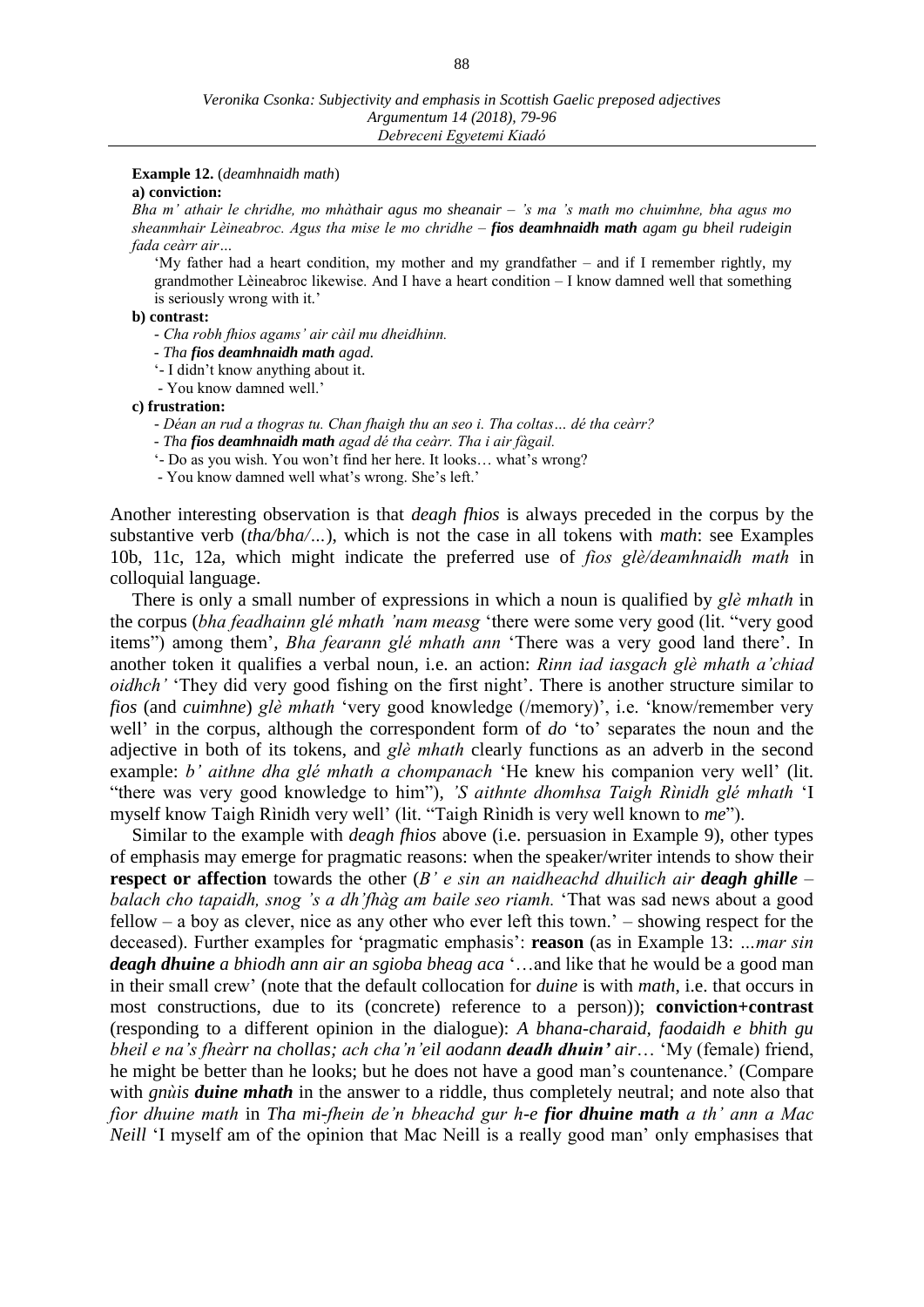Mac Neill was a good man, instead of making the whole statement salient for some particular intention<sup>7</sup>.)

# **Example 13.**

*Agus an uair sin, dh'fhaighnich iad dha Iain an deigheadh e ann. Bha aon àite eile air a' bhàta agus bha*  Iain aon uair anns an Oilthigh, agus mar sin 's e **deagh dhuine** a bhiodh ann air an sgioba bheag aca. 'And then they asked Iain if he would go (there). There was one more space on the ship and Iain was once at University, and therefore he would be a good man in their small crew.'

Yet another pragmatic cause can be **suspicion, accusation**: *Tha deagh aobhar againn a bhith 'creidsinn gun d'thainig e 'n taobh sa.* 'We have good reason to believe that he came here.' (note that *a bhith 'creidsinn* 'to be believing' is in the continuous, which arguably reflects the speaker's conviction again). (As *duine* and *gille* are tangible nouns, referring to people, thus are expected with *math* in neutral sentences/utterances.) (Note that in Example 13 subjunctive *deagh-* is also pertinent due to the conditional.)

Interestingly enough, the time expression *greis* 'a while' does not show a subjective sense like *ùine* 'time (interval)' in the previous section; quite the contrary we may even argue that it gains an intensified, new meaning through emphasis (cf the quotations under Examples 14 and 15).

# **Example 14.**

#### *a) car ghreis mhaith*

- 'for quite a good while'
- *b) Bha mi greiseag mhath an sin*
	- 'I was there for a good little while'
- *c) Thug Mèireag a bhean greis mhath air mhuinntireas ann an Lunnainn.*  'His wife Mèireag spent a good while in service in London.'
- *d) Bha i greis mhath 'n a tamh agus an sin thuirt i air a socair …*
- 'She stayed silent for a good while and then she said gently …'
- *e) bha greis mhath mun do thuig e* 
	- 'it took a good while before he understood'
- *f) Dh'fhaodadh Oighrig a bhith greis mhath fhathast* 
	- 'Effie could be a good while yet' (i.e. without coming)
- *g) Ged bha strì gu leór a dol 's an Eadailt greis mhath roimhe so, bha deagh thuigs' againn nach b' ann bho'n taobh sin a thigeadh cobhair idir.*

'Although there had been a lot of struggle in Italy a long time before that, we understood/knew well that from there no help would come.'

*h) Bha Màiri air a ràdh riutha nach biodh i fhèin no Seonag a' cur feum' air an taigh gum biodh greis mhath dhen là air a dhol seachad.* 

'Mary had told them that neither she nor Joan would need the house until a good part of the day had passed.'

# **Example 15.**

 $\overline{a}$ 

- *a) …an dèidh dhaibh a bhith sàmhach deagh ghreis…* 'after they had been quiet for quite a while'
- *b) Cha robh na brògan donna air òraid cho fada a dhèanamh bho chionn deagh ghreis* 'The brown shoes hadn't given such a long speech for a long time.'

Examples 14 a and b are intensified to a lesser degree due to the presence of the word *car*  ʻsomewhat, rather' in example a and to that of the diminutive in example b. Example 14c still seems less emphatic. Sometimes it cannot be decided how important the length of time is (see examples e and f), and we can find counterexamples as well (Example 14h). Besides these

<sup>7</sup> Another possible translation is 'true, good man', as native speakers translated the phrase during my study.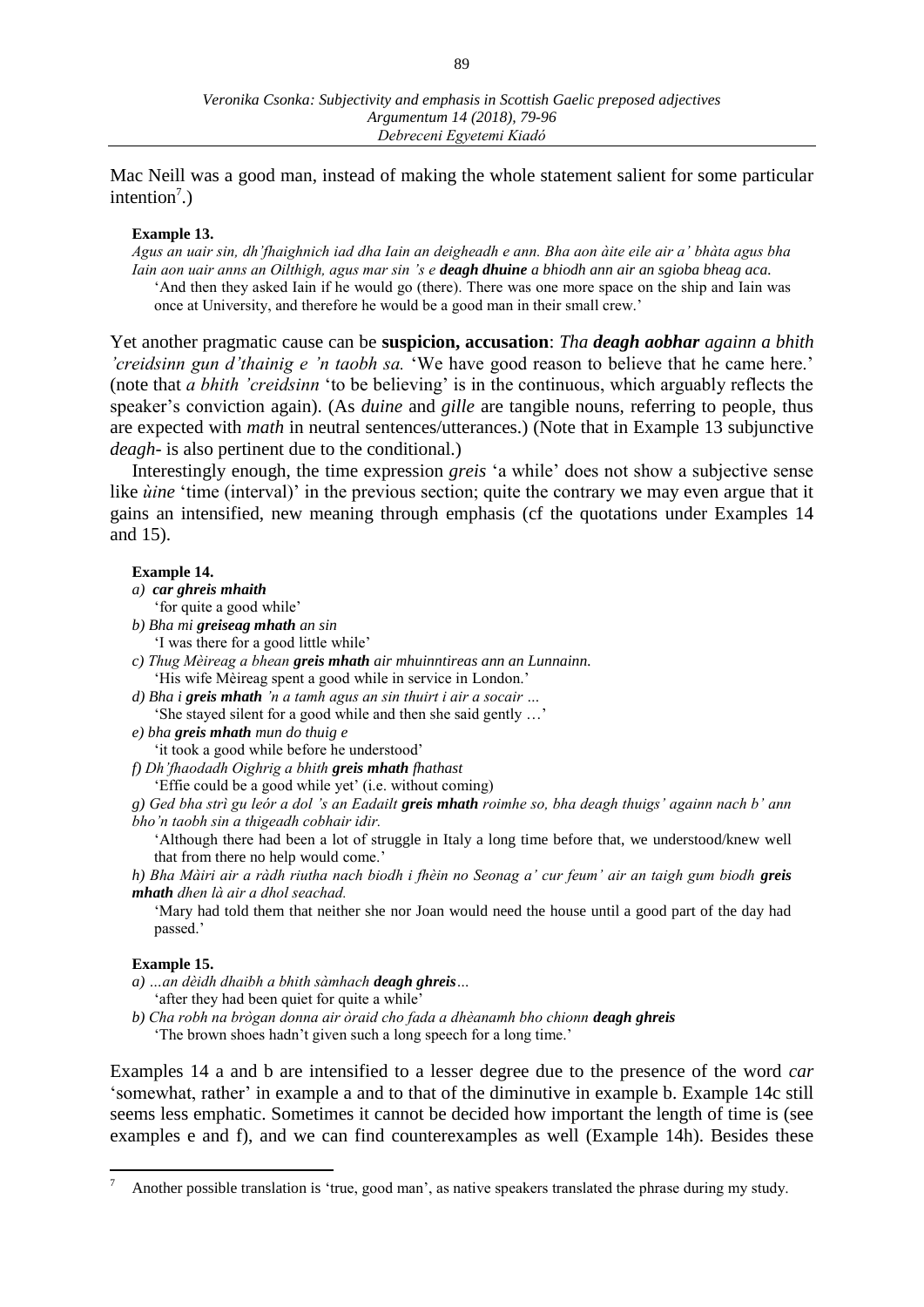(with *greis mhath*), the examples with *deagh-* (Example 15) are evidently emphatic. The only example for diminutive *greiseag* ʻa little while' and all the occurrences of *treis* ʻa while' (all but one in *Na Klondykers*) stand with *math*, probably not carrying so much emphasis. (In *Na Klondykers deagh-* always qualifies *ùine* ʻtime, while'.)

In the case of the opposite adjective, qualifying the word *tinneas* 'illness' (2 tokens with *droch-*, 1 with *dona*) although its occurrence is very low, a kind of meaning shift can be observed: in both tokens *droch thinneas* refers to illnesses/diseases which are lasting or fatal (this would serve as evidence for the potential emphasising feature of preposed adjectives), whereas *an tinneas dona* refers to an illness which may pass by – may be 'bad', but not so serious eventually. (The intensifier sense of ʻbad' is more important here: it only expresses the speaker's opinion about the illness.) (Alternatively, the definite article supports the explanation that *dona* forms part of more specific expressions.)

# **Example 16.**

*a) droch thinneas* 'bad/serious illness'

*Ann an sgoil aon bhliadhna, bha balach againn air an robh droch thinneas. Nuair a dh'fhàsadh e meadhonach, bha e a' call a mhothachaidh.*

'One year in school we had a boy who had a (very) bad illness. When he became (lit. "would become") poorly, he lost (lit. "was losing his") consciousness.'

*Bha fios aig an dotair gu robh droch thinneas air Peigi Anna, ach cha b' urrainn dha sin innse do dhuine beò. Cha b' e briseadh-cridhe a thug bàs do Pheigi Anna idir mar a bha sinn a' cluinntinn,* …

'The doctor knew that Peggy Anna had a serious illness, but he couldn't tell that to anyone /lit. "to no living person"/. It wasn't a broken heart that caused Peggy Anna's death at all as we heard, …'

*b) tinneas dona* 'bad illness/disease'

*Bha mi cho toilichte thuigsinn gu'n do chuir Mgr. Padruig an tinneas dona ghabh e seachad, agus nach fhada gus am bi e cho slan agus a bha e riamh.*

'I was so happy to understand that Mr. Patrick got over the bad illness he had, and it's not long until he is (lit. "he will be") as healthy as he ever was.'

Consider also that *droch-* is common in qualifying sentences with the copula (like *Chan e droch oidhche a th' ann* 'It wasn't a bad night'; *'S e droch isean a tha 'n sud* 'That's a bad lad', lit. "bad chick"), whereas I have encountered only a couple of examples of attributive *dona* with the copula. In *'S fìor dhroch rud a th' ann a dhol a phòsadh airson airgid…* 'It is a really bad thing to get married for money…' the intensifier *fìor* ʻreally' adds further emphasis to the phrase.

As we have seen, emphasis (pragmatics) is often related to feelings, therefore it can be regarded as a case of subjectivity itself – at least in its semantic dimension, as it intensifies the epistemic stance of an expression, which has to do with the speaker's concepts of reality, i.e. modality. Since preceding adjectives are normally combined with abstract, cognitive predicates, transition between the two categories can be naturally suggested.

# *4.1 Lexicalisation*

At the other end of the scale, if the emphasising sense fades completely (or is not present), we can encounter examples where *deagh-* seems to be an inherent feature of the word – a fixed, *lexicalised* part of the expression. The meaning of *deagh*- is somehow reduced in such cases, it does not specifically add to the meaning of the whole expression, but rather, it forms a kind of integrated meaning with the (quasi-)qualified word (cf Example 17, where *buil* means 'consequence, effect, outcome, result'). As Robertson and Taylor  $(2003^2)$  put it about placenames, "the adjective before the noun identifies the physical feature as being specific":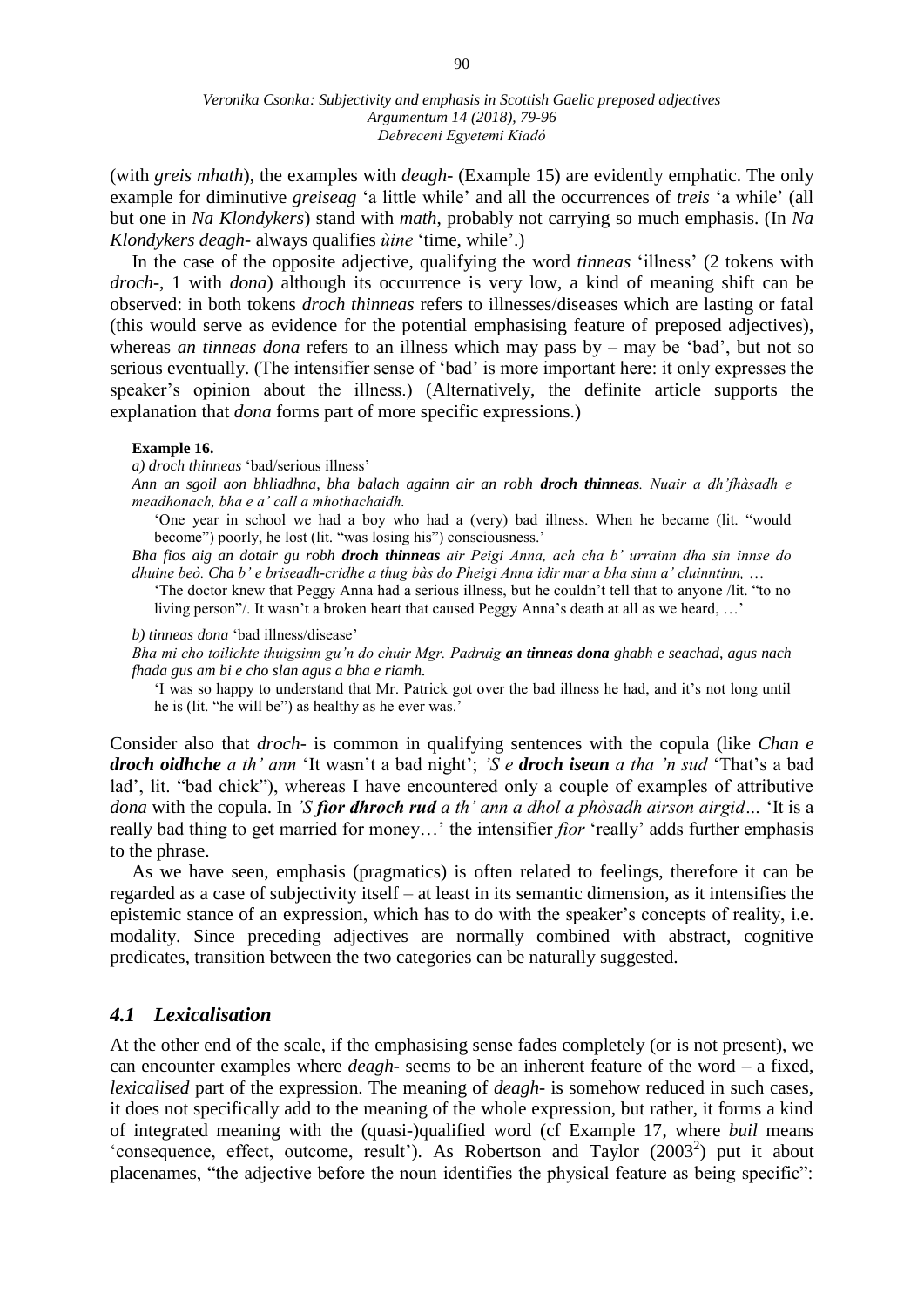*eilean garbh* could refer to any island that is rough, whereas *garbh eilean* would refer to a particular island. Similarly, *caraid math* can refer to any friend that can be described as 'good', while *deagh charaid* refers to a person who is special to someone.

### **Example 17.**

*a) An dèidh sin thòisich ceòl is dannsa, càirdean agus luchd-cinnidh Rasaidh a' cur na h-aimsir gu deadh bhuil gu deireadh na h-oidhche.* 

'After that music and dance began, Rasaidh's friends and clansmen creating a good atmosphere till the end of the night.' (lit. "putting the time to a good outcome")

*b) …rinn e deagh bhuil de'n teagasg a fhuair e.* 

'He took benefit of the teaching he received.'

*c) Dèanamaid buil mhath de'n latha th' againn […] dèanamaid buil mhath de 'n àm a th' air a bhuileachadh oirnn.*

'Let us make good use of the day we have […] let us make good use of the time that has been bestowed on us.'

*d) …gu dearbh 's ann aige bhios an cothrom airson a airgiod a chur gu buil mhath…*

'…indeed he will have the opportunity to put his money to good purpose…'

Here, by consequence, the few examples with *math* seem to become more "emphatic", making an assessment rather than merely describing something; just like in Example 17d, where we can see a tacit contrast: he will have the opportunity to use his money for a good purpose, and not a bad one. (Of course, it would be good to see how native speakers interpret these expressions.) Further examples for this phenomenon are as follows:

#### **Example 18.**

*a) Cha bu tusa a' chiad duine chuir sin as a' seo. 'S àite math an seo nam biodh esan as an droch-àite, e fhéin 's a bhean!* 

'You weren't the first man whom that (had) sent away (from here) (i.e. who had left because of that). This is/would be a good place if he were in hell (lit. " the bad place"), himself and his wife.'

*b) Tha mi 'n dòchas gur i comhairle mhath an abstoil, ma tha, a ghabhas gach duine aig a bheil ùidh 'an eachdraidh, beul-aithris, agus litreachas ar daoine.* 

'I hope that it's the apostle's good advice, then, that everyone will take who is interested in the history, oral tradition, and literature of our people.'

Compare the example of *deagh chomhairle* from the same source:

### **Example 19.**

*Fhuair i fìor ghille gasda, 's tha mise làn-chreidsinn gur iomadh latha thug i beannachd air an fheadhainn a thug an deagh chomhairle oirre*

'She got a really nice man (/true, nice man), and I fully believe that many a day she blessed those who gave her the good advice' (i.e. to marry him)

In the sentences above, *deagh-chomhairle*, *deagh-bhuil*, etc may be regarded as a sort of compound, and thus written with a hyphen. Even in the case of *deagh charaid*, *deagh-*, being attached to *caraid* so many times to show respect – as I explained in the case of emphasis –, may lose its original function, and occur in mere statements about (or reference to) a friend. *Caraid math*, by contrast, may not refer to a specific person (or a person at all – in a poem; Example 20b), or may be more "emphatic", highlighting the good virtues of the friend (Example 20c):

#### **Example 20.**

*a) Ach, O, bha'n giomach math, 's b' ann le deadh-ghean caraid math a fhuair sinn e*  'Ah, oh, the lobster was good, and it was by the goodwill of a good friend that we got it'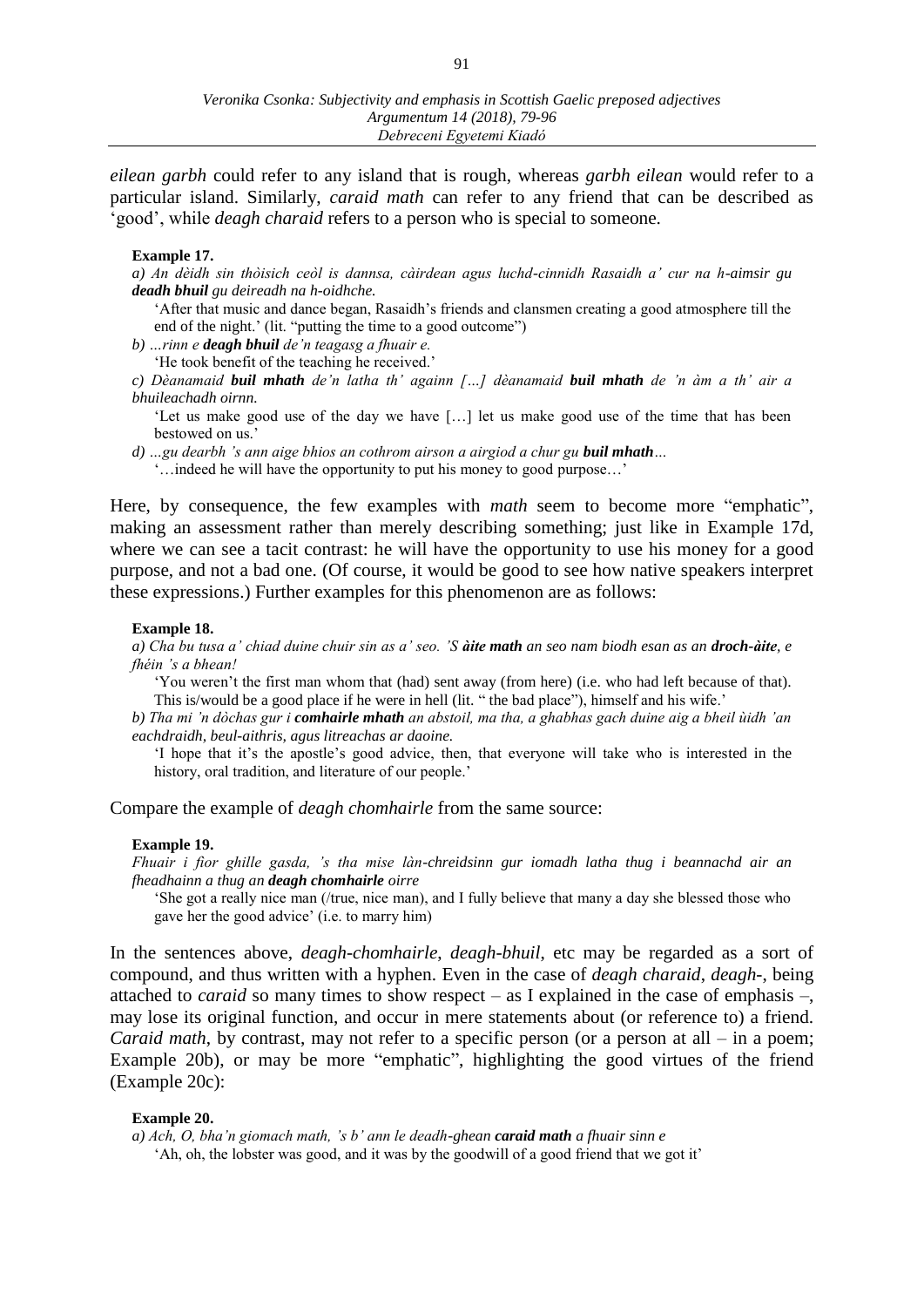*b) 'S cha bu charaid math 'san oidhch' e* 

'And it wasn't a good friend in the night' (i.e. the eyes of an animal)

*c) Caraid math a bh' ann Mgr. Iain Sands.* 

'Master Iain Sands was a good friend.'

In Example 20a it may not be the identity of the friend which is important but that he was a *good* friend (alternatively, the word choice may be influenced here by the associated word *deadh-ghean* to create stylistic variation in speech).

To the contrary, *deagh charaid* always refers to a particular person, even if (s)he is not addressed specifically by the writer. (e.g. *ri Seòras, a deagh charaid* 'with Seòras, her good friend'; *litir a dh'fhàg deagh charaid dhomh na thiomnadh* 'a letter that a good friend left me in his will'). Consider the following example as well: *Co e an deagh charaid dileas a's trice a ghiulanas gu diblidh d'eallach? – Do dhruim fein.* 'Who is the faithful good friend who humbly carries your load the most often? – Your own back.' Here, *deagh charaid* does not refer to a person; however, it intends to be meant that way, metaphorically.

The same may apply to *deagh-rùn* in the example where *rùn math* can be found in the first clause introducing contrast: *Ged a tha rùn math air a bhith aig an S.E.D. do'n Ghàidhlig anns a' bhun-sgoil cha dean deagh-rùn leis fhèin a' chùis* 'Although the S.E.D. has good intentions (i.e. is favourably disposed) towards Gaelic in the primary school, good intention will not suffice on its own' (note that this example *is* written with a hyphen). (Interestingly, we have seen a similar example of *fios glè mhath* as well – introducing contrast in the first clause: *Ged a bha fhios glé mhath aca càit' an do dh'fhàg iad na lìn, bha e duilich a dhéanamh a-mach dé a' bhuaidh a bhiodh aig sruth agus gaoith orra.* 'Although they knew well where they left the nets, it was difficult to make out what great effect the stream and the wind had on them.')

According to native speakers' judgements, *droch bhean* refers to the semantics of *bean* 'wife' (describing someone who does not perform well in her role of being a wife), whereas *bean dhona* describes the person's moral qualities, which makes *droch bhean* a semantically more complex expression. Similarly, some speakers use only *droch bhoireannach*, but not *boireannach dona* in the sense 'a bad woman'; its occurrences in the corpus suggest that it might have a special meaning (such as ʻa woman who teases men').

In the following examples *duine dona* expresses the speaker's criticism about someone, which can be considered another form of evaluation:

#### **Example 21.**

*a) - […] Chòrd e rium a bhith a' marcadh na tè ud. Cha do chòrd gèam rium a-riamh cho mòr. Bha agam ri tòrr shielding a dhèanamh, fhios agad?*

 *- Duine dona.*

'- […] I enjoyed riding that girl. I have never enjoyed a game so much. I had to make loads of shielding, you know?

 *-* Bad man.'

*b) "Oh, an dìol-déirce truagh!", ars ise. "duine dona! na bithibh a' toir feairt air, car son tha sibh a' dol a dh'éirigh gus am bi e faisg air an latha? A' cosg soluis!"* 

'"Oh, the miserable wretch!", she said. "bad man! don't pay him any attention, why are you going to get up before it is near daytime (i.e. why are you getting up before daylight)? Wasting (the) light!"

*Bean dhona* appears to be very similar to *duine dona* in that it describes the quality of the person it refers to – the following example is from a waulking song, in which *bean dhona* expresses the speaker's opinion (just as in the similar examples for *duine dona* above):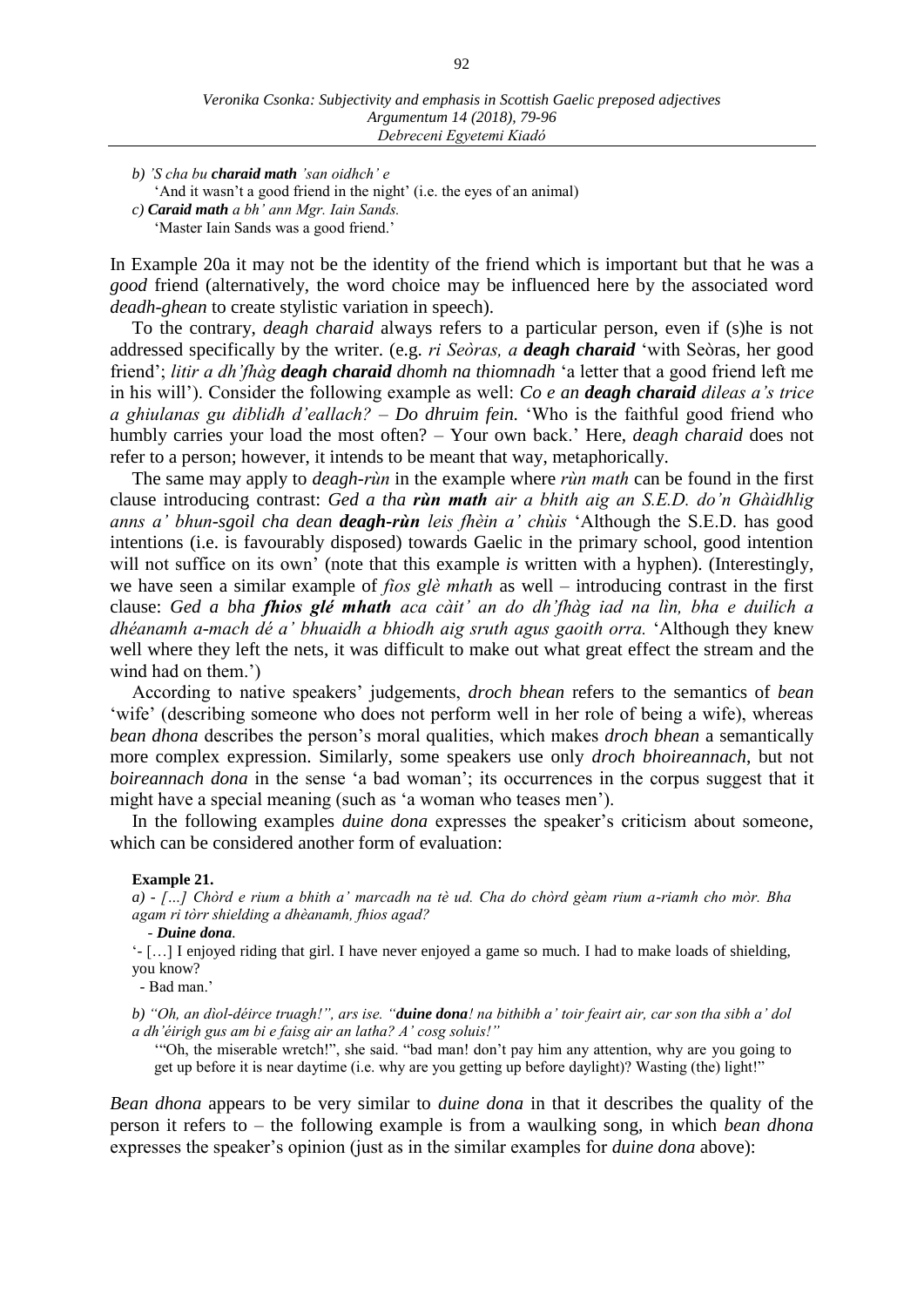#### **Example 22.**

*…Bean dhona, cha n-fhiù i,* 'A bad woman/wife, she's not worth it, *Cuir g' a dùthaich i dhachaigh!* ... send her home to her country/place!'

As we can see from the above examples, the plain adjective *dona* usually serves to express negative opinion or criticism about people (and perhaps animals, telling them off – see below). In the interviews, 3L found *bean dhona* 'bad wife', *duine dona* 'bad man' critical, but *droch bhoireannach* 'bad woman' as well (although consider that this speaker does not tend to use *boireannach dona* at all). For 4U (from South Uist<sup>8</sup>) both *boireannach dona* and *bean dhona* work (expressing "more hatred and nastiness"). 10H noted in relation to *droch bhoireannach* and *boireannach dona* that the choice for the adjective "depends on degree – what they are bad at". (Speakers 3L and 6L prefer using *droch bhoireannach*.) *Dona* may serve to tell off animals as well: 'bad mouse' was *luchag dhona* for 11L, which may be another example of criticism (consider that the phrase is rather unusual).

The adjectives *seann-* and *aosta*/*sean* for ʻold' shows a similar distinction. The three most common nouns both with *seann-* and *aosta* denote human beings (*duine* 'person/man', *bean* 'woman/wife' and *boireannach* 'woman'). The distinction is not very clear in either case, since both adjectives are present in most sources, with subtle differences in meaning, but the collocate with *seann-* appears to be a neutral compound expression (e.g. *'S ann thachair sean bhean thruagh orm* … 'That was when I came across a wretched old woman'), whereas *aosta* may be used in cases where the quality of being old is important from the speaker's point of view.

Another fact that could confirm the less emphatic, more trivial sense of *seann-* (included in the meaning of a compound) is that two other human denotations, *bodach* 'old man' and *cailleach* 'old woman, hag', which inherently contain the meaning of old age (at least synchronically), are considerably frequent with *seann-* themselves (*seann bodach* (31)*, seann*  chailleach (23)<sup>9</sup>). On the other hand, they show hardly any examples with plain adjectives (exceptions are *bodach* with *sean* (*bho bhodach sean bochd* 'from a sick old man'), and *cailleach* with *aosda* in a poem (*d' chaillich aosda chrùbte* "your bent old hag (dat.)"), both appearing together with other adjectives in descriptions.

Similarly, *seann-* may be encountered in a reference to an elder person in general, without emphasising their age: e.g. *seann bhean* 'old woman' (may refer to a particular person). Consider the following phrases with double adjectives: *seann-daoine aosda* 'old old-man', *seann mhnaoi aosd* 'old old-woman' (dat.), as well as the lack of lenition in *seann duine* 'old man' (more specific in meaning – ʻman' vs ʻperson'), but not in *seann dhaoine* 'old people' (more general meaning). On the other hand, the only loan word with attributive *aosta* 'old' in the corpus is *baidsealair aosta* 'old bachelor', which probably aims to highlight the person's age (loan words are usually qualified with preposed adjectives).

# **5 The role of emphasis in the interviews**

To examine whether preposed adjectives in certain cases are related to subjectivity (grammatical reason) or emphasis (pragmatic reason) I used several sentences distributed between two separate exercises. The two sentences for *good reason* and *good year* are shown in Example 23:

 $\overline{a}$ 

<sup>8</sup> According to my results, preposed adjectives are preferred in South Uist.

Occurrences are shown in brackets.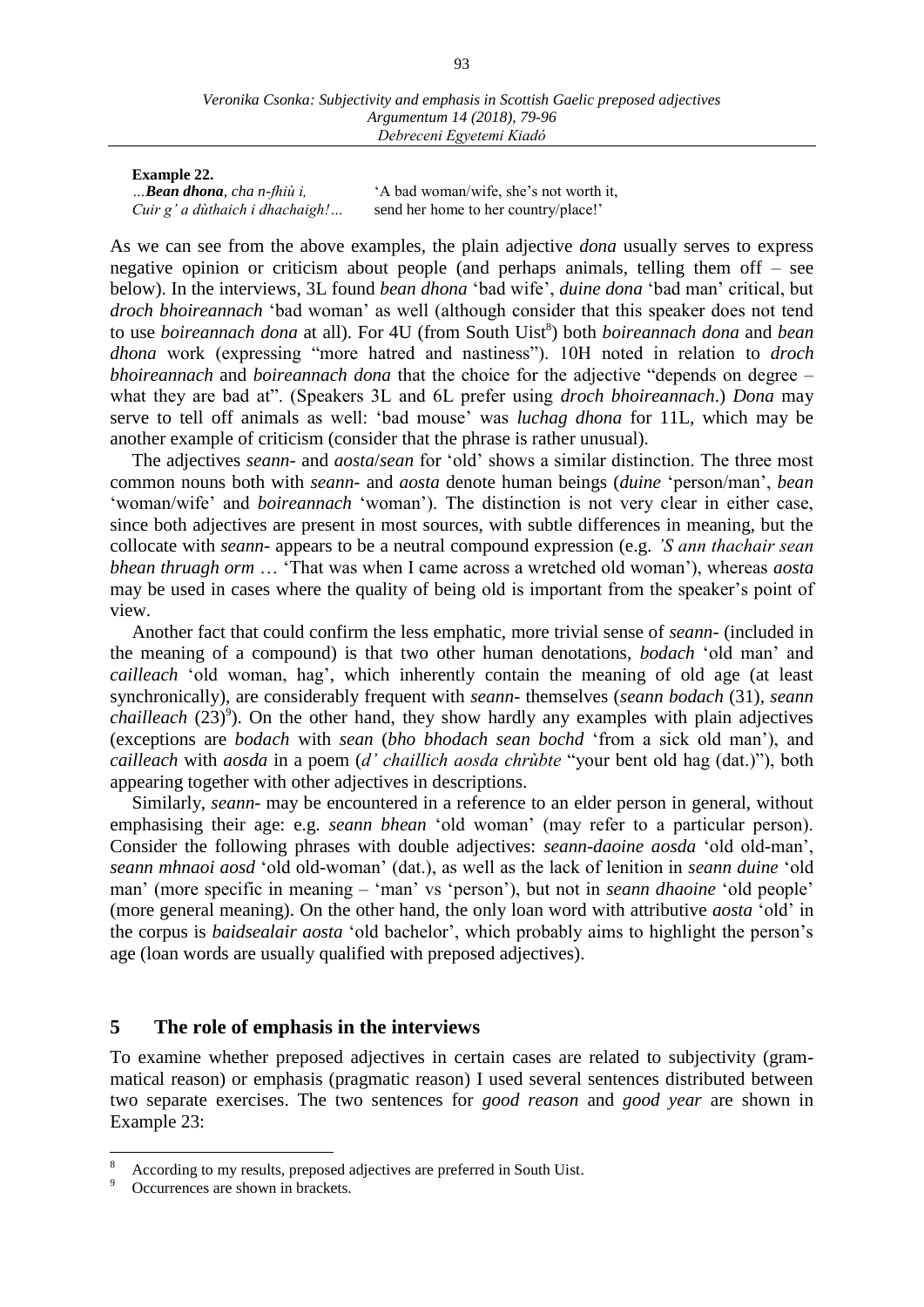### **Example 23.**

*Believe me, I had a good reason to go to Glasgow.* – emphasis, certain (past tense) *Even if I had a good reason, I wouldn't do such a thing.* – fairly neutral, uncertain (conditional) *I have passed my exams, I've found a job and my sister got married. It was a good year. – emphasis,* certain (past tense) *I hope the next year will be a good year.* – neutral, uncertain (future tense)

Furthermore, I intended to test the conceptualising function of preposed adjectives with unusual phrases. However, the use of adjectives *deagh*- and *math* did not show any difference between tangible and conceptual nouns. One possibility is that it might have worked as one of the factors in the past that determine the present distribution of *deagh-* and *math* (consider words like 'good reason' and 'good intention', the Gaelic for which were *deagh aobhar*  (occasionally *reusan*) and *deagh rùn* for most speakers), but synchronically it has less influence on the word choice.

There were two speakers who differentiated between the sentences with 'good reason' and 'good year': 5L chose *deagh aobhar* in the past sentence with emphasis, and *aobhar math* in the neutral, conditional sentence. Similarly, the speaker used *fìor dheagh bhliadhna* in the emphatic, and *bliadhna mhath* in the neutral sentence. 10H chose *deagh bhliadhna* in the past sentence with emphasis, and *bliadhna mhath* in the neutral, future sentence. South Uist speakers used *deagh-* in all four sentences (as it was pointed out in the research, in Uist preposed adjectives are more preferred). From Lewis, 1L and 3L translated 'good reason' as *deagh aobhar* and 'good year' as *bliadhna mhath* both times; 6L and 10H used *aobhar math* 'good reason' in both sentences; and 11L (and 12<sup>10</sup>) qualified both words with *math*.

Some informants chose other means of emphasis: 3L used the intensifier *fìor* to say 'good reason' in both sentences (*fìor-dheagh aobhar* "a really good reason") (this speaker also used *fior mhath* 'really good' in the emphatic utterance, although in predicative sense). 6L put the emphasis on a different word in 'I had a good reason': *bha aobhar math agamsa* (lit. "a good reason was at *myself*"), and stressed the preposed adjective in the emphatic sentence containing 'good year': *ˈdeagh ˈbhliadhna* vs *ˌdeagh ˈbhliadhna* (neutral).

Other, more spontaneous evidence came from elsewhere: half of the informants found no difference between *deagh bhiadh* and *biadh math* (or occasionally stated preference to one over the other). On the other hand, speakers 3L and 6L found *deagh bhiadh* more spontaneous or stronger; 7U said that it depended on context but *deagh bhiadh* refers to better foods; 10H translated *deagh bhiadh* as 'excellent food' in contrast with *biadh math*, which refers to a food that you like less. Similarly, informants explained *deagh obair* as conveying more enthusiasm (3L), with the emphasis on 'good', rather than on 'work' (which would be *obair mhath*) (4U). For two other speakers (10H, 11L) *deagh obair* means 'a very good/excellent work', while *obair mhath* 'a good, fine work' (which is just alright). (These results show both the emphasising and subjective nature of the preposed adjective *deagh-*.)

For 1L, who generally uses *math* for abstract concepts as well, *deagh aobhar* may have developed from emphasis (cf 3L, who uses *fìor-dheagh aobhar* in both the emphatic and "neutral" sentences). (Also consider, that for 6L and 10, also from Lewis (and Harris) *aobhar* stands with *math* both times (which is not unusual in the Lewis dialect, according to my findings).) I have referred to the process in which emphatic phrases spread in speech in section 4. The informants noted such expressions as "more spontaneous", "immediate" (with respect to *deagh bhiadh* and *deagh obair*), which can refer to this difference between

 $10\,$ <sup>10</sup> Informant 12L tends to use plain adjectives only (apart from compounds/fixed expressions like *droch shùil* 'bad look, glare'): *math* for 'good', *dona* for 'bad', and *aost'* for 'old'.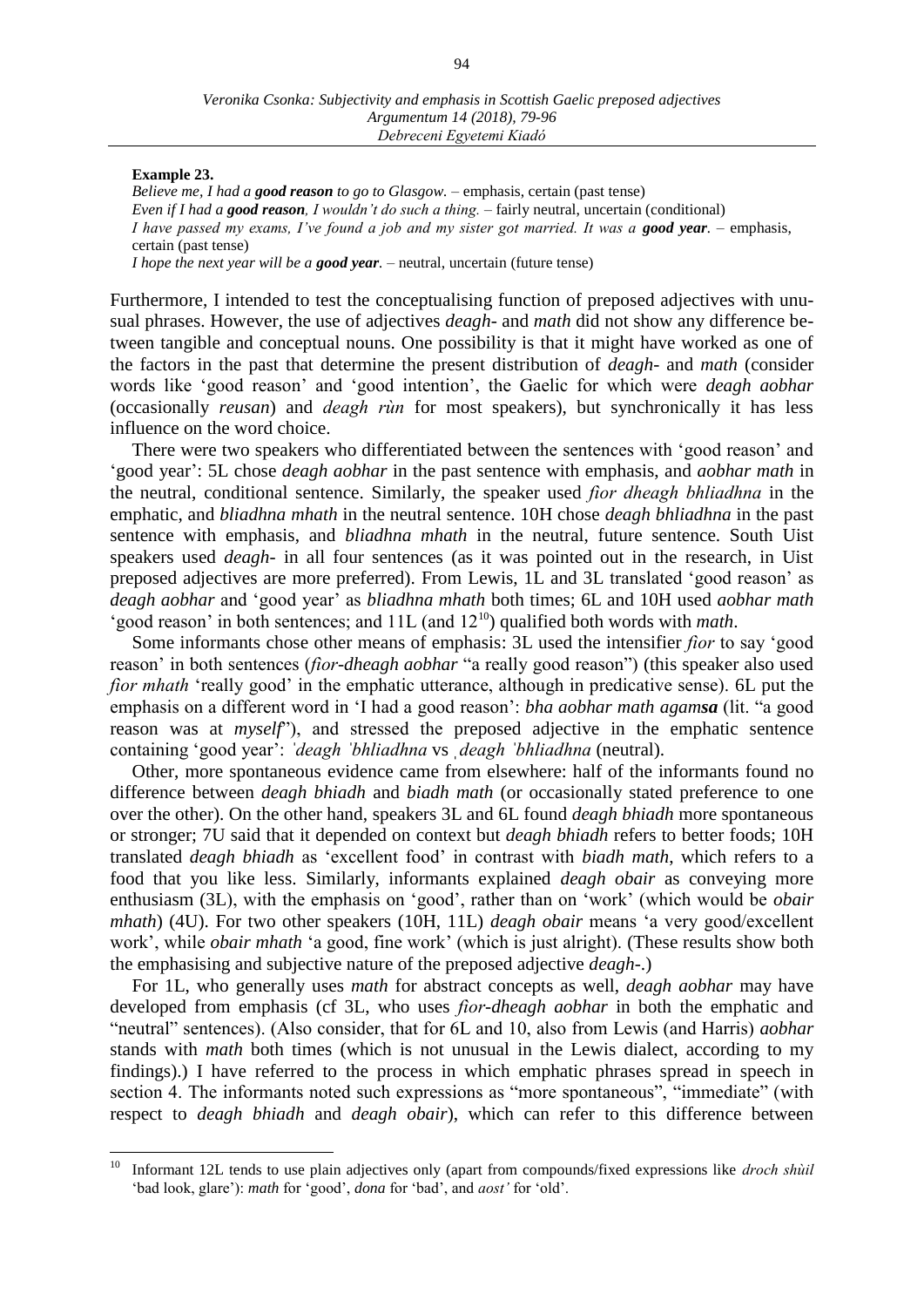everyday/spoken and written/more formal language. Alternatively, the frequent use of *deagh aobhar* may also be due to its conceptual sense (also consider the frequent use of *deagh rùn* for 'good intention', for instance: all speakers who knew or remembered this word, qualified it with *deagh-*).

# **6 Summary**

There are two semantic factors which are worth discussing with respect to the choice between the two adjectival types. The feature of **abstraction** appears to lie in the vocabulary – it forms part of the semantics of a word. This is a "historic" aspect: some words are inherently used with *deagh-*, others with *math* (e.g. *deagh aobhar* 'good reason', *deagh rùn* 'good intention', *deagh smuaintean* 'good thoughts', etc vs *each math* 'good horse', *ite mhath* 'good feather', *gloinne mhath* 'good glass', etc). **Emphasis**, on the other hand, is related to the speakers' prevailing intention, i.e. it is a more pragmatic aspect of the language. It provides a device for more shaded expression.

I have discussed the possibility of a more grammatical factor in the choice between the preposed adjective and the plain adjective, namely the use of the preposed adjectives in subjunctive sentences (i.e. in future and conditional tenses, or when the speaker's opinion is expressed: in expressions with a lower level of certainty), while the plain adjective in objective, factual sentences (i.e. in certain, concrete statements in the present and the past) (although this aspect is also related to the semantics of the word in that they refer to the epistemic stance, in which it creates a transition between subjectivity and emphasis). In the corpus study this assumption may be considered to be proved in the case of 'good intention' (*deagh rùn* vs *rùn math*, with a clearly intentional meaning), of 'good time/while' (*deagh ùine* vs *ùine mhath*, reference to the length of a time interval) (although *ùine mhath* can be found in subjunctive sentences as well due to its meaning – *math* being the default adjective for time expressions), and of 'bad day' (*droch latha* vs *latha dona*, reference to time/weather, from a South Uist source) (although not in the case of 'good day', for which *latha math* is more commonly used). Subjectivity may be a stronger factor in the case of time (or weather) expressions, and in relation to certain words it may be connected to modality as well, which might be the case in the studied sentences with *deagh rùn* vs *rùn math*. I have carried out a brief study on subjectivity in some of the nouns, but a more exhaustive investigation would be required. In general, it may be more typical with certain types of words.

In the corpus we have seen many examples for the emphatic use of *deagh fhios a bhith aig*  ʻto know well', which is commonly encountered as an emphatic device in focus or topic, i.e. mainly to convey the speakers' intentions, such as contrast, persuasion, conviction, frustration, etc (pragmatic reasons), whereas *fios math a bhith aig* occurs in more neutral sentences. (*Fios glè mhath*/*deamhnaidh math* ʻknow very well/damned well' appear to serve for emphasis in more colloquial contexts.) In the case of *droch-*/*dona* a similar distinction might be observable between *droch thinneas* and *tinneas dona* 'a bad illness', in that the former refers to a more serious illness than the latter.

The factor of subjectivity was not confirmed by the interviews, but they served with various evidence for the highlighting function of *deagh-*: in the sentences two informants' answers confirmed the emphatic sense of *deagh bhliadhna* over *bliadhna mhath* a 'good year', and one of these informants provided the same pattern for *deagh aobhar* vs *aobhar math* 'good reason' as well. Some speakers also referred to the quality of being good in *deagh*